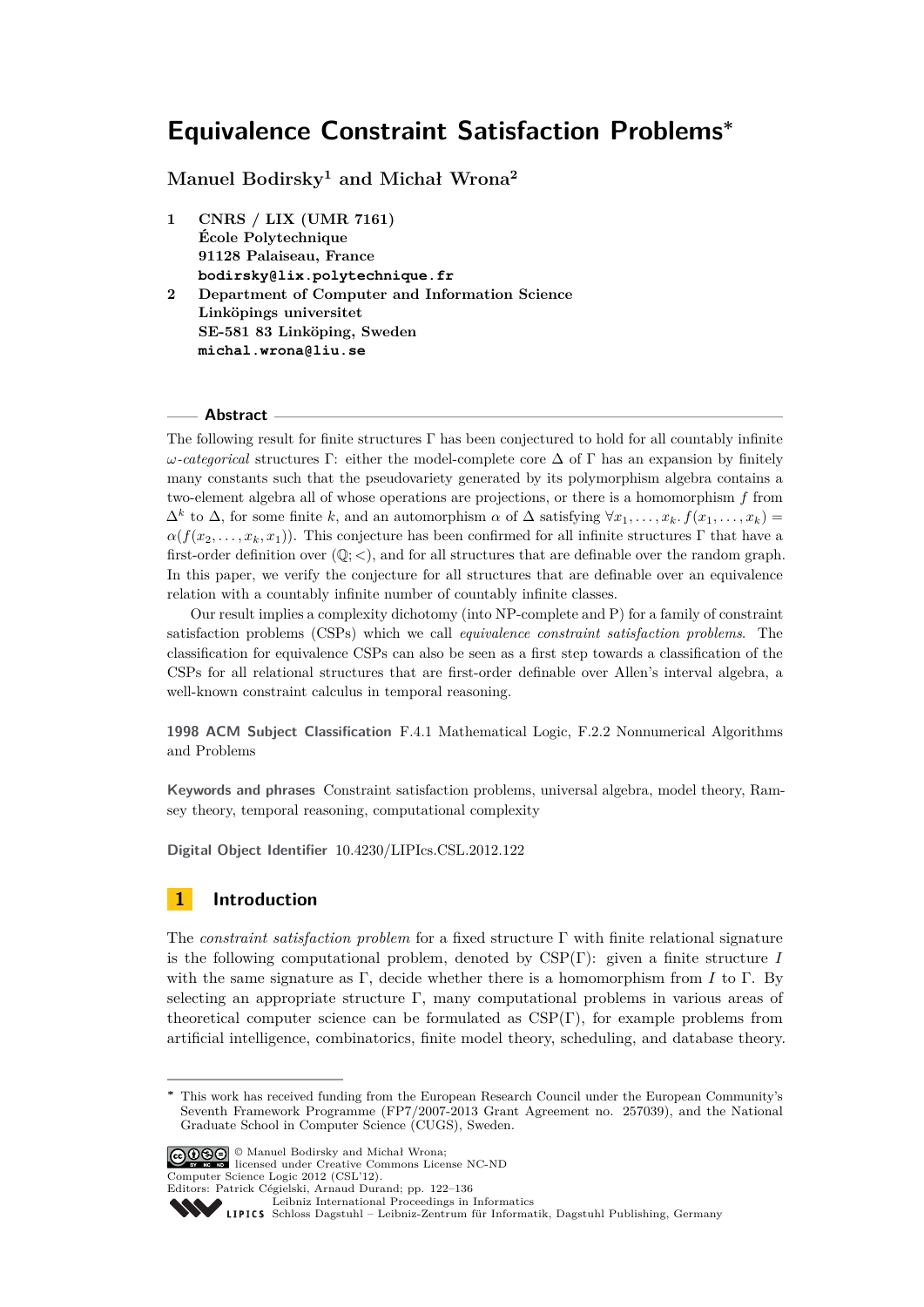In 1993, Feder and Vardi conjectured that CSP(Γ) is for all finite structures Γ in P or NPcomplete. There has been a considerable research activity around this *dichotomy conjecture* in constraint satisfaction, producing many results of independent interest.

One of the results that came out of the attempts to prove the dichotomy conjecture is the following *universal-algebraic dichotomy*, which essentially follows from [\[17,](#page-14-1) [2\]](#page-13-0); also see [\[4\]](#page-14-2). All concepts that appear in the statement will be defined in Section [2.](#page-3-0)

- <span id="page-1-0"></span>I **Theorem 1.1** (follows from [\[17,](#page-14-1) [2\]](#page-13-0))**.** *Let* Γ *be a finite relational structure. Then either*
- *the pseudovariety generated by the polymorphism algebra of the expansion of the core of* Γ *by constants contains a two-element algebra all of whose operations are projections, or*
- *there is a homomorphism f from*  $\Gamma^k$  *to*  $\Gamma$ *, for some finite*  $k \geq 2$ *, that satisfies*  $\sim$

$$
\forall x_1,\ldots,x_k. f(x_1,\ldots,x_k)=f(x_2,\ldots,x_k,x_1) .
$$

It is known that when  $\Gamma$  satisfies the first item in Theorem [1.1,](#page-1-0) then  $CSP(\Gamma)$  is NP-hard. Bulatov, Jeavons, and Krokhin [\[13\]](#page-14-3) made the conjecture that for finite structures  $\Gamma$  with finite relational signature that do not satisfy the first item in Theorem [1.1,](#page-1-0) the problem  $CSP(\Gamma)$ can be solved in polynomial time. This conjecture has been called the *tractability conjecture*, and obviously the tractability conjecture implies the dichotomy conjecture. The tractability conjecture has been verified for 2-element structures [\[22\]](#page-14-4), 3-element structures [\[12\]](#page-14-5), undirected graphs [\[11\]](#page-14-6), and many other classes of finite structures.

While the tractability conjecture is open for general finite structures, it turns out that a generalized version of the tractability conjecture is true for several large classes of infinite relational structures Γ. To define those classes, we need the following concepts. In this paper we say that a relational structure  $\Gamma$  is *first-order definable* in  $\Delta$  if  $\Gamma$  has the same domain as  $\Delta$ , and for every relation *R* of  $\Gamma$  there is a first-order formula  $\phi$  in the signature of  $\Delta$ such that  $\phi$  holds exactly on those tuples that are contained in *R*. The class of all structures with a first-order definition in  $(\mathbb{Q};<)$  has been studied in [\[6\]](#page-14-7); the CSPs for those structures are called *temporal constraint satisfaction problems* and they can be used to model many computational problems in temporal reasoning and scheduling. The class of all structures with a first-order definition over the countable universal homogeneous graph, aka the *random graph*, has been studied in [\[9\]](#page-14-8). All those structures are *ω-categorical*, that is, all countable models of their first-order theory are isomorphic.

The following has been conjectured for *all ω*-categorical structures (see Conjecture 5.3 from [\[4\]](#page-14-2); the formulation there is different, but equivalent by Theorem 5.5.18 in [\[4\]](#page-14-2)).

- <span id="page-1-1"></span>I Conjecture 1.2. Let Γ be a countable *ω*-categorical relational structure. Then either
- <span id="page-1-2"></span>1. the model-complete core of  $\Gamma$  has an expansion  $\Delta$  by finitely many constants such that the pseudovariety generated by the polymorphism algebra of  $\Delta$  contains a two-element algebra all of whose operations are projections, or
- <span id="page-1-3"></span>**2.** the model-complete core of Γ has a polymorphism *f* and an automorphism  $\alpha$  satisfying

$$
\forall x_1, \ldots, x_n \ldotp f(x_1, \ldots, x_n) = \alpha(f(x_2, \ldots, x_n, x_1)) \ldotp
$$

This conjecture generalizes the universal-algebraic dichotomy that holds for finite structures Γ. Conjecture [1.2](#page-1-1) has been shown for all structures Γ definable over (Q; *<*) [\[6\]](#page-14-7), or over the random graph [\[9\]](#page-14-8). Moreover, the two cases of Conjecture [1.2](#page-1-1) correspond precisely to the cases that  $CSP(\Gamma)$  is NP-hard, or polynomial, respectively.

In this article, we show that Conjecture [1.2](#page-1-1) holds for all structures that are first-order definable over  $(D; Eq)$ , where *D* is a countable infinite set, and *Eq* is an equivalence relation on *D* with infinitely many infinite classes. We show that also in this case the dichotomy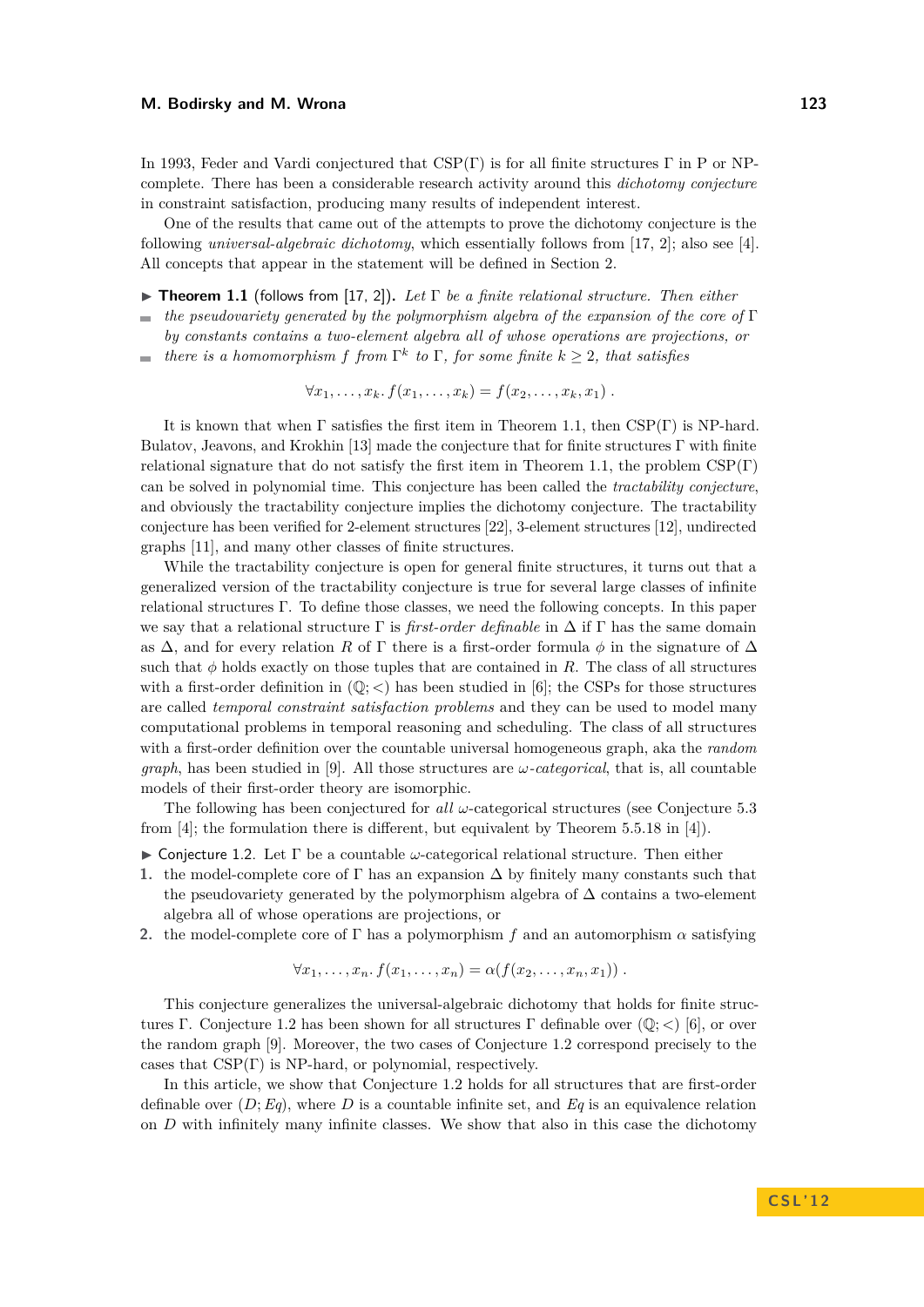described in the conjecture coincides with a complexity dichotomy for the corresponding CSPs. We call them *equivalence CSPs*, since solutions to an instance *I* of CSP(Γ) where Γ is first-order definable over  $(D; Eq)$  can be represented by exhibiting an equivalence relation on the image of a mapping from *I* to  $\Gamma$  (and thus CSP( $\Gamma$ ) is always in NP).

Apart from the fact that  $(D; Eq)$  is, besides  $(\mathbb{Q}; <)$  and the random graph, one of the fundamental *ω*-categorical structures, there is additional motivation to specifically study the class of structures definable over (*D*;*Eq*), and we describe this motivation in the following.

# <span id="page-2-0"></span>**1.1 Motivation and Applications**

## **1.1.1 Composing Classification Results**

Suppose  $\Delta_1$  and  $\Delta_2$  are such that we have shown Conjecture [1.2](#page-1-1) for all structures Γ that are definable over  $\Delta_1$  or definable over  $\Delta_2$ . To better understand Conjecture [1.2](#page-1-1) in general, we would like to prove that the conjecture also holds for all structures  $\Gamma$  that are definable over a structure  $\Delta$  that is built from  $\Delta_1$  and  $\Delta_2$  in a simple way. One of the basic ways to construct a new *ω*-categorical structure  $\Delta$  from *ω*-categorical structures  $\Delta_1$  and  $\Delta_2$  is to take infinitely many copies of  $\Delta_2$ , to identify each element of  $\Delta_1$  with one of those copies, and to join the copies according to the relations in  $\Delta_1$ . Formally, for  $i \in \{1, 2\}$ , write  $D_i$  for the domain and  $\tau_i$  for the signature of  $\Delta_i$ . Suppose that  $\tau_1$  and  $\tau_2$  are disjoint (otherwise rename the symbols). Then  $\Delta$  is a  $\tau_1 \cup \tau_2$  structure with domain  $D_1 \times D_2$ . A *k*-ary relation  $R \in \tau_2$  denotes  $\{((a, b_1), \ldots, (a, b_k)) \mid (b_1, \ldots, b_k) \in R^{\Delta_2}, a \in D_1\}$  in  $\Delta$ ; a *k*-ary relation  $R \in \tau_1$  denotes  $\{((a_1, b_1), \ldots, (a_k, b_k)) \mid (a_1, \ldots, a_k) \in R^{\Delta_1}, b_1, \ldots, b_k \in D_2\}$  in  $\Delta$ .

The simplest situation for this is when  $\Delta_1 = \Delta_2 = (\mathbb{N};=)$ . Note that the structure  $(D; Eq)$  is isomorphic to  $(N; \{(x, y), (u, v) \mid x = u\})$ ; that is, the relation *Eq* relates exactly those elements that come from the same copy of  $\Delta_2$ . So the task outlined above for  $\Delta_1 = \Delta_2 = (\mathbb{N}; =)$  amounts precisely to studying the class of all structures Γ definable over (*D*;*Eq*).

# **1.1.2 Fragments of Allen's Interval Algebra**

Allen's interval algebra is a formalism introduced for temporal reasoning in Artificial Intelligence [\[1\]](#page-13-1), and plays a central role in qualitative reasoning in general. The most fundamental computational problem for Allen's interval algebra is the so-called *network satisfaction problem*, which can be viewed as the CSP for the following structure  $\Delta$ : the domain I of  $\Delta$ are the pairs  $(u, v) \in \mathbb{Q}^2$  with  $u < v$ , and the relations of  $\Delta$  are *all* binary relations R such that the 4-ary relation  $\{(x, y, u, v) \mid ((x, y), (u, v)) \in R\}$  has a first-order definition in  $(\mathbb{Q}; <)$ . An important achievement in temporal reasoning is the complete complexity classification of the *fragments* of Allen's interval algebra in [\[20,](#page-14-9) [21\]](#page-14-10), that is, of the constraint satisfaction problems for structures  $\Gamma$  obtained from  $\Delta$  by removing some of the relations.

This result has been obtained *without* the universal-algebraic approach as it is used in  $[13, 2, 6, 9]$  $[13, 2, 6, 9]$  $[13, 2, 6, 9]$  $[13, 2, 6, 9]$  $[13, 2, 6, 9]$  $[13, 2, 6, 9]$  $[13, 2, 6, 9]$ , but by a clever case distinction and heavy use of primitive positive definitions to show hardness in cases where the known algorithms do not apply. A proof based on the universal-algebraic approach would have the advantage that it would automatically yield the much stronger classification result for all structures  $\Gamma$  that are first-order definable in  $\Delta$ . In contrast to the classification in [\[20\]](#page-14-9), this includes structures that have relations of arity larger than two. Such a result would be a considerable extension of the result from [\[20\]](#page-14-9), and is currently out of reach. However, for structures  $\Gamma$  with a first-order definition in  $\Delta$  that contain the binary relation  $\{(x, y), (u, v)) \mid y = u\}$  (this relation is typically denoted by *m* in the literature on Allen's interval algebra), a classification of the complexity of  $CSP(\Gamma)$  can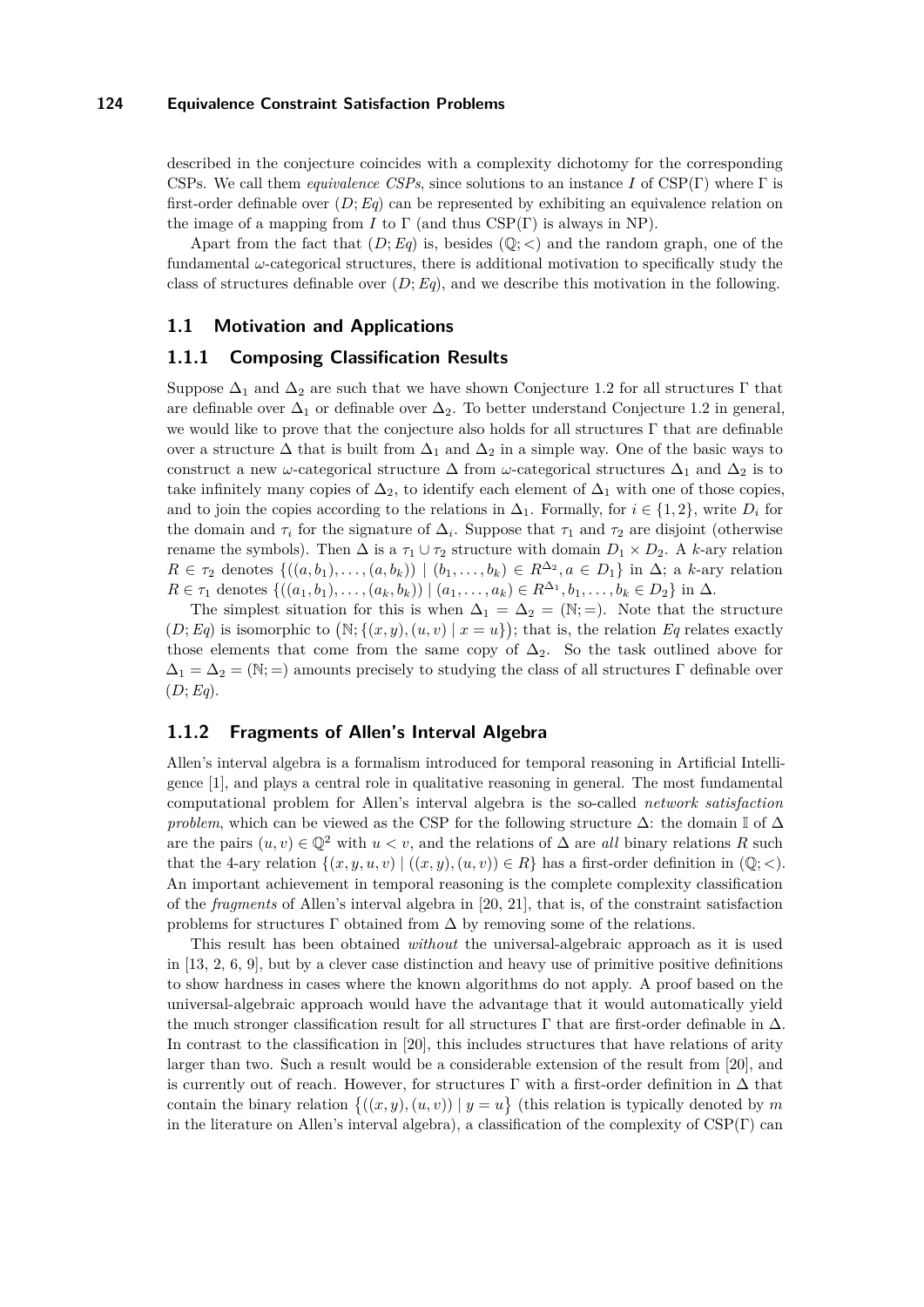be derived from the classification for the structures definable in  $(\mathbb{Q}; <)$  (see Section 5.5.4) in [\[4\]](#page-14-2)). Note that every structure with a definition in  $(D; Eq)$  is isomorphic to a structure definable over Allen's interval algebra, by the observation that (*D*;*Eq*) is isomorphic to

$$
(\mathbb{I}; \{((x, y), (u, v)) \mid x = u\}) .
$$

Hence, the classification presented here is a part of the more ambitious project to classify the CSP for all structures that are first-order definable over Allen's interval algebra.

### **1.2 Techniques and Outline**

We give a description of our proof strategy; in this description, we freely use concepts that will be introduced in Section [2.](#page-3-0) Let  $\Gamma$  be a structure with a first-order definition in  $(D; Eq)$ . If the binary relation  $E(x, y)$  defined by  $Eq(x, y) \wedge x \neq y$ , or the binary relation  $N(x, y)$  defined by  $\neg E_q(x, y)$  is not primitive positive definable in Γ, then Γ must have an endomorphism that does not preserve *E* or that does not preserve *N*. It turns out that in this case Γ is degenerate, and we use a Ramsey-theoretic analysis of the endomorphisms to reduce the classification to known results (Theorem [3.3\)](#page-7-0). If *E* and *N are* primitive positive definable, then so is *Eq*, and we are in the situation that the polymorphism algebra **A** of  $\Gamma$  has a non-trivial congruence, namely *Eq*. The quotient of **A** by *Eq* is an algebra that contains all permutations of its domain, and for such algebras Conjecture [1.2](#page-1-1) has already been established (Theorem [3.3\)](#page-7-0). Moreover, we will consider certain algebras of **A** obtained from the congruence classes of *Eq*, and again they contain all permutations of their domain. The central part of the paper is a universal-algebraic argument how to combine the classification results for the quotient and the congruence classes to obtain the general classification result.

# <span id="page-3-0"></span>**2 Tools. . .**

### **2.1 . . . from Model Theory**

In this paper we consider two kinds of first-order structures: *relational structures* (typically *ω*-categorical or finite, sometimes expanded with constants) and *algebras*, that is, structures with a functional signature (see Section [2.2\)](#page-4-0).

Let  $\sigma$  and  $\tau$  be signatures with  $\sigma \subseteq \tau$ . When  $\Delta$  is a  $\sigma$ -structure and  $\Gamma$  is a  $\tau$ -structure with the same domain such that  $R^{\Delta} = R^{\Gamma}$  for all  $R \in \sigma$ , and  $f^{\Delta} = f^{\Gamma}$  for all  $f \in \sigma$ , then ∆ is called a *reduct* of Γ, and Γ is called an *expansion* of ∆. We say that Γ is a *first-order expansion* of  $\Delta$  if  $\Gamma$  is an expansion of  $\Delta$  and all relations in  $\Gamma$  are first-order definable over  $\Delta$ . A structure  $\Delta$  is called a *finite reduct* of  $\Gamma$  if  $\Delta$  is a reduct of  $\Gamma$  with a finite signature. We also write  $(\Gamma, R)$  for the expansion of  $\Gamma$  by a new relation R. Given two  $\sigma$ -structures  $\Gamma$  over the domain *A* and  $\Delta$  over the domain *B*,  $\Delta$  is said to be an *(induced) substructure* of  $\Gamma$  iff (i)  $B \subseteq A$ , (ii) for every *n*-ary function symbol *f* in  $\sigma$  the function  $f^{\Delta}$  is a restriction of  $f^{\Gamma}$  to  $B^n$ , and (iii) for every n-ary relation symbol R in  $\sigma$  we have  $R^{\Delta} = R^{\Gamma} \cap B^n$ . For two  $\tau$ -structures Γ<sup>1</sup> and Γ<sup>2</sup> the *direct product* ∆ = Γ<sup>1</sup> ×Γ<sup>2</sup> is the *τ* structure on the domain *A*<sup>1</sup> ×*A*2, where *A*<sup>1</sup> is the domain of  $\Gamma_1$  and  $A_2$  is the domain of  $\Gamma_2$  such that: (i) for every *n*-ary relation symbol R in  $\tau$  we have  $((a_1^1, a_2^1), \ldots, (a_1^n, a_2^n)) \in R^{\Delta}$  iff  $(a_1^1, \ldots, a_1^n) \in R^{\Gamma_1}$  and  $(a_2^1, \ldots, a_2^n) \in R^{\Gamma_2}$ , and (ii) for every *n*-ary function symbol *f* in  $\tau$  we have that  $f^{\Delta}((a_1^1, a_2^1), \ldots, (a_1^n, a_2^n))$  $(f^{\Gamma_1}(a_1^1,\ldots,a_1^n),f^{\Gamma_2}(a_2^1,\ldots,a_2^n))$ . The direct product  $\Gamma\times\Gamma$  is also denoted by  $\Gamma^2$ , and the *k*-fold product  $\Gamma \times \cdots \times \Gamma$ , defined analogously, by  $\Gamma^k$ .

We say that a map *h* from the domain of a  $\tau$ -structures  $\Gamma$  to the domain of a  $\tau$ structure  $\Delta$  *preserves* a first-order *τ*-formula  $\phi$  with free variables  $x_1, \ldots, x_n$  if for all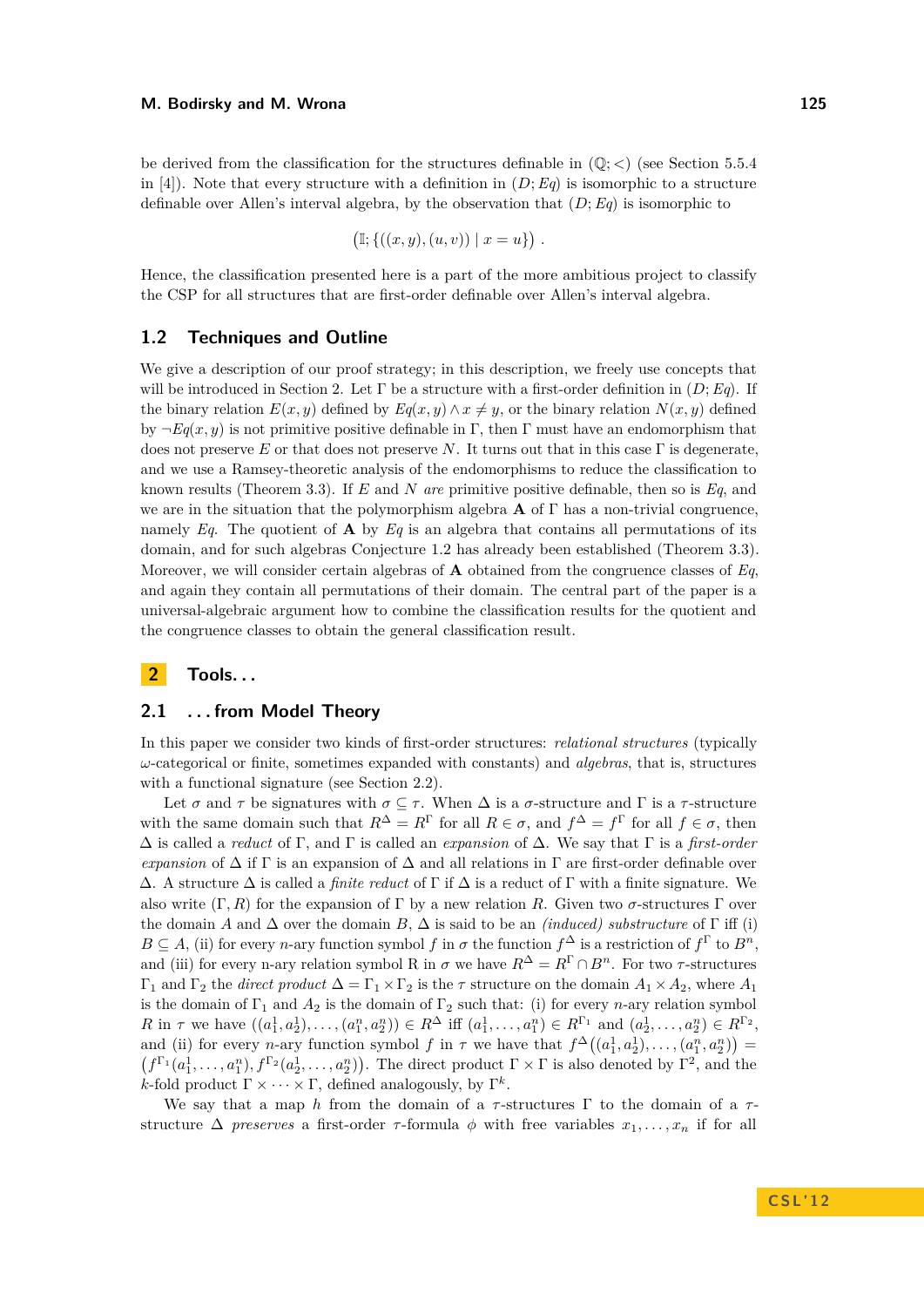elements  $a_1, \ldots, a_n$  of  $\Gamma$  such that  $\Gamma$  satisfies  $\phi(a_1, \ldots, a_n)$ ,  $\Delta$  satisfies  $\phi(h(a_1), \ldots, h(a_n))$ . map  $h: \Gamma \to \Delta$  is a *homomorphism* if it preserves all atomic  $\tau$ -formulas. An *embedding* is an injective homomorphism satisfying the stronger condition that  $(t_1, \ldots, t_n) \in R^{\Gamma}$  if and only if  $(h(t_1),...,h(t_n)) \in R^{\Delta}$ , for all relation symbols  $R \in \tau$ . An *isomorphism* is a surjective embedding, and an *automorphism* of Γ is an isomorphism between Γ and itself. The set of all automorphisms of Γ is denoted by Aut(Γ). An *orbital* of Aut(Γ) is a binary relation of the form  $\{(\alpha(t_1), \alpha(t_2)) \mid \alpha \in \text{Aut}(\Gamma)\}\$ for elements  $t_1, t_2$  of  $\Gamma$ .

A first-order theory *T* is *model-complete* if every embedding between models of *T* preserves all first-order formulas. We say that a structure is model-complete if its theory is modelcomplete. A homomorphism of a structure Γ into itself is called an *endomorphism*. A structure Γ is called a *core* if all endomorphisms of Γ are embeddings. A structure ∆ is called a *core of*  $\Gamma$  if  $\Delta$  is a core as well as  $\Gamma$  and  $\Delta$  are *homomorphically equivalent*, that is, there is a homomorphism from  $\Gamma$  to  $\Delta$  and a homomorphism from  $\Delta$  to  $\Gamma$ .

<span id="page-4-3"></span>**Figure 1.1** ([\[3\]](#page-14-11)). *Every*  $\omega$ -categorical structure  $\Gamma$  is homomorphically equivalent to an *ω-categorical model-complete core* ∆*. All model-complete cores of* Γ *are isomorphic.*

*When* ∆ *is a model-complete core with finite relational signature, c is an element of the domain of*  $\Delta$ *, and*  $(\Delta, \{c\})$  *is the expansion of*  $\Delta$  *by the unary relation*  $\{c\}$ *, then there is a polynomial-time reduction from*  $CSP((\Delta, \{c\}))$  *to*  $CSP(\Delta)$ *.* 

A structure Γ is *homogeneous* if every isomorphism between finite substructures of Γ can be extended to an automorphism of Γ. Homogeneous structures with a finite signature are *ω*-categorical. Good introductions to *ω*-categoricity can be found in [\[14,](#page-14-12) [18\]](#page-14-13).

### <span id="page-4-0"></span>**2.2 . . . from Universal Algebra**

Let  $\Gamma$  be a structure. Homomorphisms from  $\Gamma^k$  to  $\Gamma$  are called *polymorphisms* of  $\Gamma$ . When *R* is a relation over the set *D*, we say that  $f: D^k \to D$  preserves R if f is a polymorphism of (*D*; *R*), and that *f violates R* otherwise. The set of all polymorphisms of a relational structure Γ, denoted by Pol(Γ), forms an algebraic object called a *clone*. A clone on some fixed domain *D* is a set of operations on *D* containing all projections and closed under composition. A clone  $\mathscr C$  is *locally closed* iff for all natural numbers *n*, for all *n*-ary operations *g* on *D*, if for all finite  $B \subseteq D^n$  there exists an *n*-ary  $f \in \mathscr{C}$  which agrees with *g* on *B*, then  $g \in \mathscr{C}$ . A set of operations  $\mathscr{F}$  *locally generates* an operation *f* if *f* is in the smallest locally closed clone containing  $\mathscr{F}$ , denoted by  $\langle \mathscr{F} \rangle$ .

<span id="page-4-1"></span>**Proposition 2.2 (see e.g. Propositions 5.1.1 and 5.2.1 in [\[4\]](#page-14-2)).** Let  $\mathscr{F}$  be a set of operations on some domain *D*. Then the following are equivalent: (i)  $\mathscr F$  is the polymorphism clone of a relational structure; and (ii)  $\mathscr F$  is a locally closed clone. Moreover,  $\mathscr F$  locally generates q if and only if *q* preserves all relations preserved by  $\mathscr{F}$ .

*Primitive positive formulas* over a signature *τ* are first-order formulas built exclusively from conjunction, existential quantifiers, equality and relation symbols from  $\tau$ . The first part of the following theorem is from [\[7\]](#page-14-14), the second part is a straightforward consequence of Theorem 5.2.3 and Lemma 5.3.5 in [\[4\]](#page-14-2).

<span id="page-4-2"></span> $\triangleright$  **Theorem 2.3.** *A relation R has a primitive positive definition in an*  $\omega$ -categorical structure Γ *if and only if R is preserved by all polymorphisms of* Γ*. An orbital O of* Aut(Γ) *has a primitive positive definition in* Γ *if and only if O is preserved by all endomorphisms of* Γ*.*

An algebra **A** whose set of operations equals Pol(Γ) is called a *polymorphism algebra* of Γ; note that polymorphism algebras are not unique, since we can freely rename the operations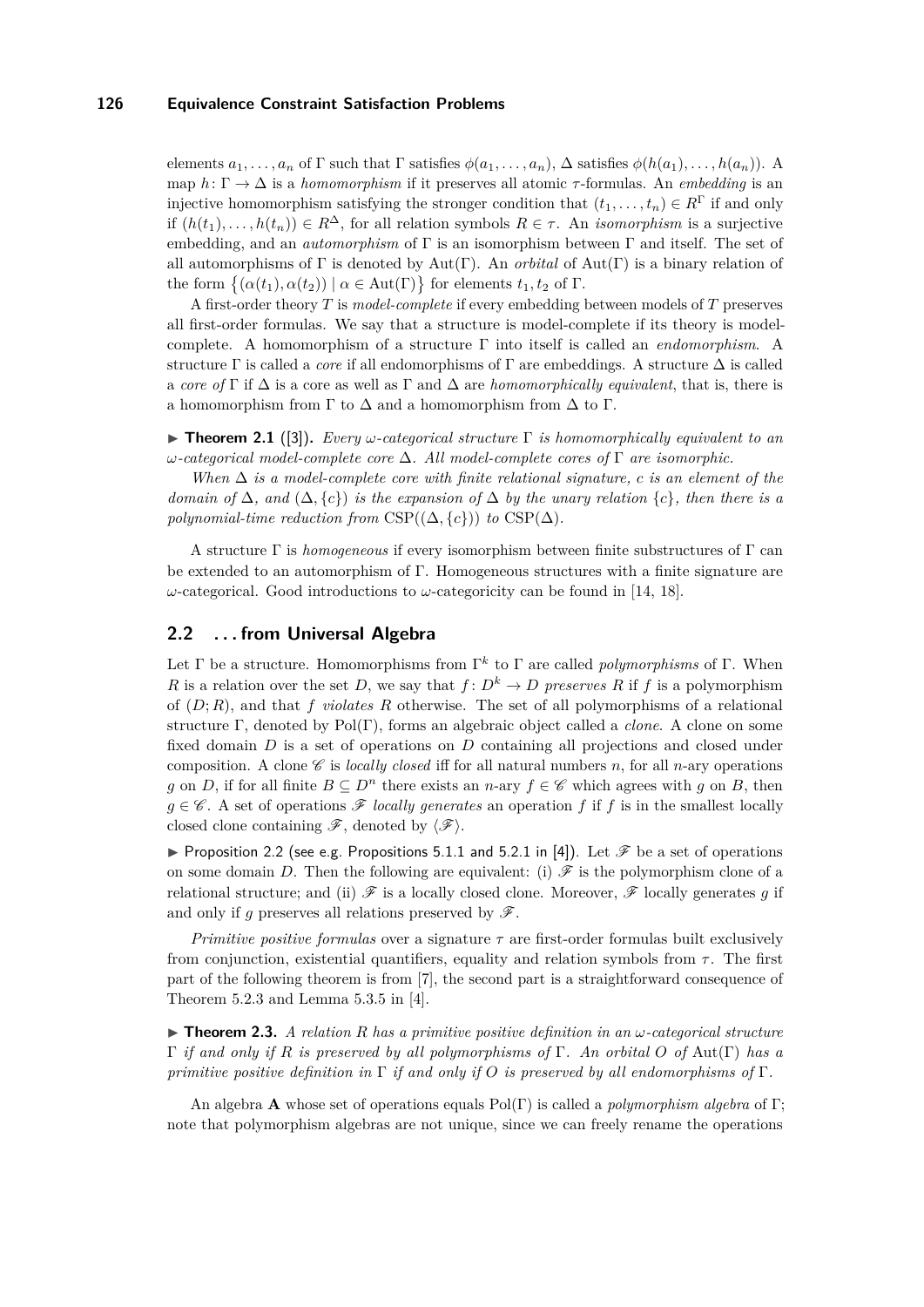in **A** and still obtain a polymorphism algebra; however, since such a renaming is in our context always irrelevant, we also call **A** *the* polymorphism algebra of Γ, and denote it by  $\text{Alg}(\Gamma)$ , as if it were unique.

A *congruence* of an algebra **A** with domain *A* is an equivalence relation on *A* that is preserved by all operations in **A**. Let **A**, **B** be algebras with the same signature  $\tau$ . If there is a surjective homomorphism *h* from **A** to **B**, then **B** is called a *homomorphic image* of **A**. The kernel  $\{(a, b) \in A^2 \mid h(a) = h(b)\}$  of *h* is a congruence on **A**. Any congruence of **A** gives rise to a *quotient algebra* of **A**, denoted by  $\mathbf{A}/\theta$ , whose domain  $A/\theta$  consists of the equivalence classes of  $\theta$ , and which has the same signature as **A** so that  $f^{\mathbf{A}/\theta}(a_1/\theta,\ldots,a_n/\theta) = f^{\mathbf{A}}(a_1,\ldots,a_n)/\theta$ , for every  $f \in \tau$  and all  $a_1, \ldots, a_n \in A$ ; here,  $a_i/\theta$  is the equivalence class of  $\theta$  containing  $a_i$ .

A class  $V$  of algebras with the same signature is called a *pseudovariety* if  $V$  contains all homomorphic images, subalgebras, and finite direct products of algebras in  $\mathcal V$ . The smallest pseudovariety containing **A** is called the pseudovariety *generated* by **A**, and denoted by  $V(A)$ . The relevance of pseudovarieties in constraint satisfaction comes from the following fact, which is a consequence of Theorems 5.5.6 and 5.5.15 in [\[4\]](#page-14-2).

<span id="page-5-0"></span>I Proposition 2.4. Let Γ and ∆ be *ω*-categorical structures. If there exists an algebra **A** in  $V(\text{Alg}(\Gamma))$  with the same domain as  $\Delta$  and whose operations are polymorphisms of  $\Delta$ , then there is for every finite reduct  $\Delta'$  of  $\Delta$  a finite reduct  $\Gamma'$  of  $\Gamma$  such that  $CSP(\Delta')$  reduces to  $CSP(\Gamma')$  in polynomial time.

The following lemma is a consequence that will be used several times.

<span id="page-5-1"></span>**Lemma 2.5.** Let  $\Gamma$  be an *ω*-categorical structure such that  $V(\text{Alg}(\Gamma))$  contains a two*element algebra all of whose operations are projections. Then* Γ *has a finite reduct* Γ 0 *such that*  $CSP(\Gamma')$  *is NP-hard.* 

**Proof**. Suppose  $V(\text{Alg}(\Gamma))$  contains an algebra **A** with domain  $\{0,1\}$  all of whose operations are projections. The operations in **A** preserve the relation  $R = \{(1,0,0), (0,1,0), (0,0,1)\}.$ The problem  $CSP((0,1); R)$ ) is known under the name positive 1-IN-3-3SAT, and NP-hard [\[16\]](#page-14-15). Now the statement follows from Proposition [2.4.](#page-5-0)  $\Box$ 

We remark that the two cases in Conjecture [1.2](#page-1-1) are always disjoint; this follows along the lines of the proof of Proposition 5.6.9 and 5.6.10 in [\[4\]](#page-14-2); we state it here for easy reference.

<span id="page-5-2"></span>**Proposition 2.6.** Let  $\Gamma$  be an *ω*-categorical model-complete core with a polymorphism *f* and an automorphism  $\alpha$  satisfying  $\forall x_1, \ldots, x_n$ .  $f(x_1, \ldots, x_n) = \alpha(f(x_2, \ldots, x_n, x_1))$ . Then for every expansion  $\Delta$  of  $\Gamma$  by constants, every algebra in the pseudovariety generated by the polymorphism algebra of  $\Delta$  contains an operation that is not a projection.

### **2.3 . . . from Ramsey Theory**

We use Ramsey theory to show that polymorphisms must *behave canonically* on large parts of the domain; canonical behavior will be introduced below. A wider introduction to canonical operations can be found in [\[8\]](#page-14-16) and [\[4\]](#page-14-2); the definitions we present here are tailored towards applications for equivalence constraint satisfaction problems.

I **Definition 2.7.** Let Γ and ∆ be structures over the same domain *D*. A *behavior* of a binary operation  $f: D^2 \to D$  on  $S \subseteq D$  is a partial function that sends a pair of orbitals  $(O_1, O_2)$  of Aut(Γ) to an orbital  $O_3$  of Aut( $\Delta$ ) such that for all  $(a_1, a_2) \in S^2 \cap O_1$  and  $(b_1, b_2) \in S^2 \cap O_2$  we have  $(f(a_1, a_2), f(b_1, b_2)) \in O_3$ . A behavior is *canonical* if it is a total function. An operation  $f: D^2 \to D$  is canonical on *S* as a function from  $\Gamma^2$  to  $\Delta$  if it has a canonical behavior on *S*. If a behavior of *f* on *S* sends  $(O_1, O_2)$  to  $O_3$ , then we write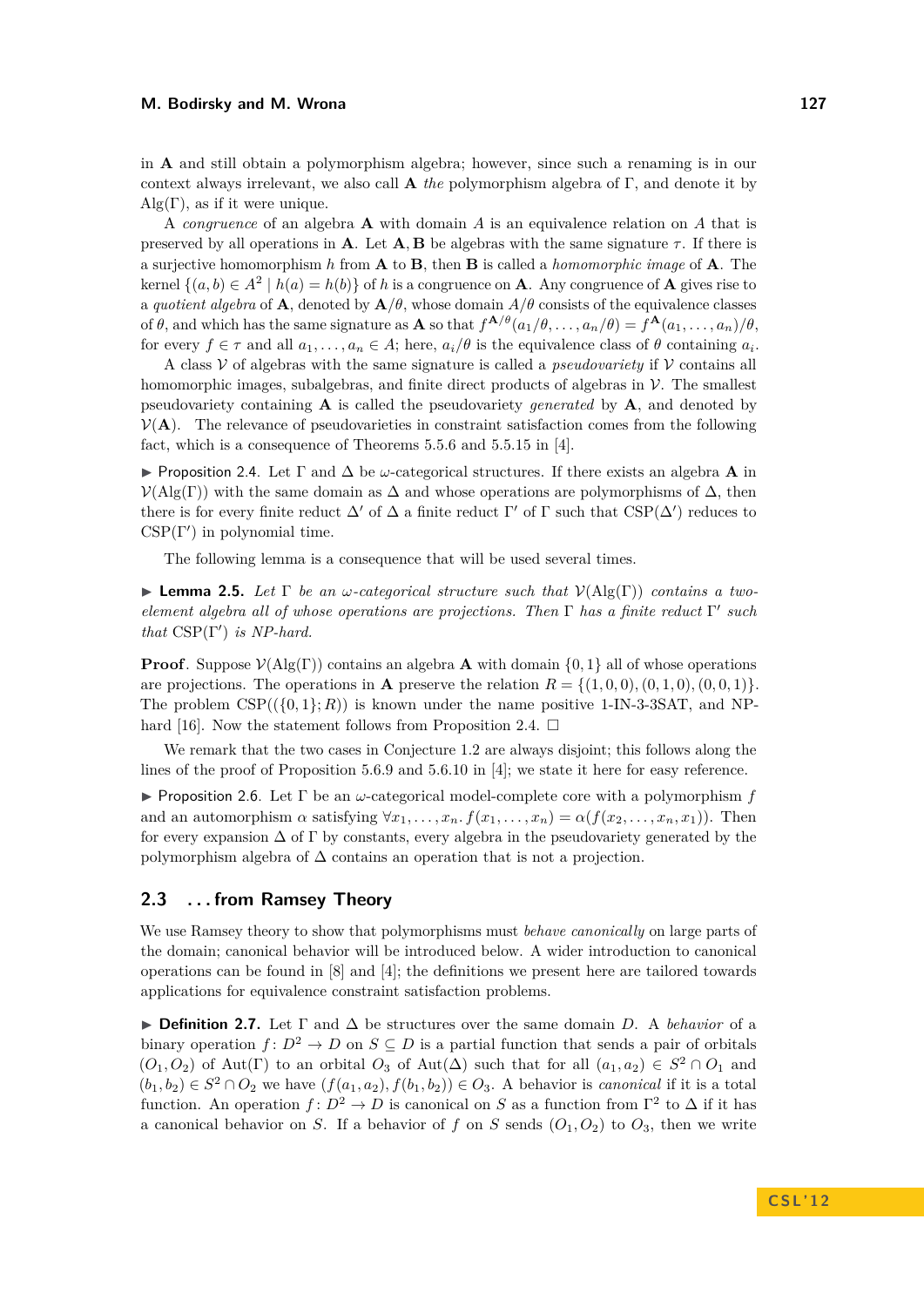$f(O_1, O_2) = S_2 O_3$ . *Canonical unary operations* and their behavior are defined analogously. An operation *f behaves as* an operation *g* on *S* if they share the same behavior on *S*. In these definitions, we might omit to specify *S* in case that  $S = D$ .

Let  $\Gamma, \Delta$  be finite  $\tau$ -structures. We write  $\binom{\Delta}{\Gamma}$  for the set of all substructures of  $\Delta$  that are isomorphic to Γ. When Γ, Δ, Θ are *τ*-structures, then we write  $\Theta \to (\Delta)^{\Gamma}_{r}$  if for all colorings  $\chi: \binom{\Theta}{\Gamma} \to \{1, \ldots, r\}$  there exists  $\Delta' \in \binom{\Theta}{\Delta}$  such that  $\chi$  is constant on  $\binom{\Delta'}{\Gamma}$ .

**Definition 2.8.** A class of finite relational structures  $C$  that is closed under isomorphisms and substructures is called *Ramsey* if for all  $\Gamma, \Delta \in \mathcal{C}$  and for every finite  $k \geq 1$  there exists  $a \Theta \in \mathcal{C}$  such that  $\Theta \to (\Delta)^{\Gamma}_{k}$ .

A structure Γ is called *Ramsey* if the class of all finite structures that embed into Γ is Ramsey. A structure is called *ordered* if it carries a binary relation that denotes a linear order on its domain. When  $\Gamma$  is Ramsey and ordered, then the following theorem allows us to work with canonical polymorphisms of the expansion of Γ by constants.

<span id="page-6-0"></span>I **Theorem 2.9** ([\[10\]](#page-14-17))**.** *Let* Γ *be a homogeneous ordered Ramsey structure with finite relational signature and domain D.* Let  $c_1, \ldots, c_m \in D$ , and let  $f: D^2 \to D$  be any operation. Then {*f*} ∪ Aut((Γ*, c*1*, . . . , cm*)) *locally generates an operation that is canonical as a function from*  $(\Gamma, c_1, \ldots, c_m)^2$  to  $\Gamma$ , and which is identical with f on all tuples containing only values from  $c_1, \ldots, c_m$ .

# **3 Equivalence Constraint Satisfaction Problems**

We consider structures  $\Gamma$  with a first-order definition in  $(D; Eq)$ , where  $D$  is a countably infinite domain and  $Eq$  is an equivalence relation on  $D$  with infinitely many infinite equivalence classes. In the following, such structures Γ are called *equivalence constraint languages*.

We define  $E(x, y) := E(q(x, y) \wedge x \neq y$  and  $N(x, y) := \neg E(q(x, y))$ . Note that  $E(q(x, y))$  has the primitive positive definition  $\exists z(E(x, z) \land E(z, y))$  over  $(D; E)$ , and it follows in particular that every operation that preserves *E* also preserves *Eq*.

**Example 3.1.** An example of an equivalence constraint language is  $\Gamma := (D; \{(x, y, z) \mid \mathbb{R}\})$  $E(x, y) \vee N(y, z)$ ; it follows from our classification result (Corollary [7.5\)](#page-13-2) that CSP(Γ) is in P. On the other hand, consider  $\Delta := (D; R)$  where  $R = \{(x, y, z) | (Eq(x, y) \vee Eq(y, z)) \wedge$  $(N(x, y) \vee N(y, z))$ . It follows from Corollary [7.5](#page-13-2) that CSP( $\Delta$ ) is NP-complete.

When  $R_1, R_2$  are binary relations over *D* and  $a = (a_1, a_2) \in D^2$  and  $b = (b_1, b_2) \in D^2$ , we write  $a_{R_2}^{(R_1)}$  to denote that  $R_1(a_1, b_1)$  and  $R_2(a_2, b_2)$ .

▶ Observation 3.2. Let  $f: D^2 \to D$  be a binary function that preserves *E*, and let  $a, b, c \in D^2$ such that  $a\left(\frac{E}{E}\right)b$  and  $b\left(\frac{E}{E}\right)c$ . Then  $E(f(a), f(b))$  or  $E(f(b), f(c))$ .

**Proof**. Since *f* preserves *Eq*, we have *Eq*(*f*(*a*)*, f*(*b*)) and *Eq*(*f*(*b*)*, f*(*c*)). Since  $a\binom{E}{E}c$  and *f* preserves *E*, we have  $E(f(a), f(c))$ . Thus,  $f(a) \neq f(b)$  or  $f(b) \neq f(c)$ , which proves the statement.  $\square$ 

It is easy to see that  $(D; Eq)$  is a homogeneous structure and therefore  $\omega$ -categorical. Every structure with a first-order definition in an *ω*-categorical structure is again *ω*-categorical (see e.g. [\[18\]](#page-14-13)); thus, all equivalence constraint languages are  $\omega$ -categorical. All equivalence constraint languages are preserved by the automorphisms of  $(D; Eq)$ , and we make the following convention: a set of operations *F* generates an operation g if  $F \cup Aut((D; Eq))$ locally generates *g* (see Section [2.2\)](#page-4-0). Moreover, we say that *f* generates *g* if {*f*} generates *g*.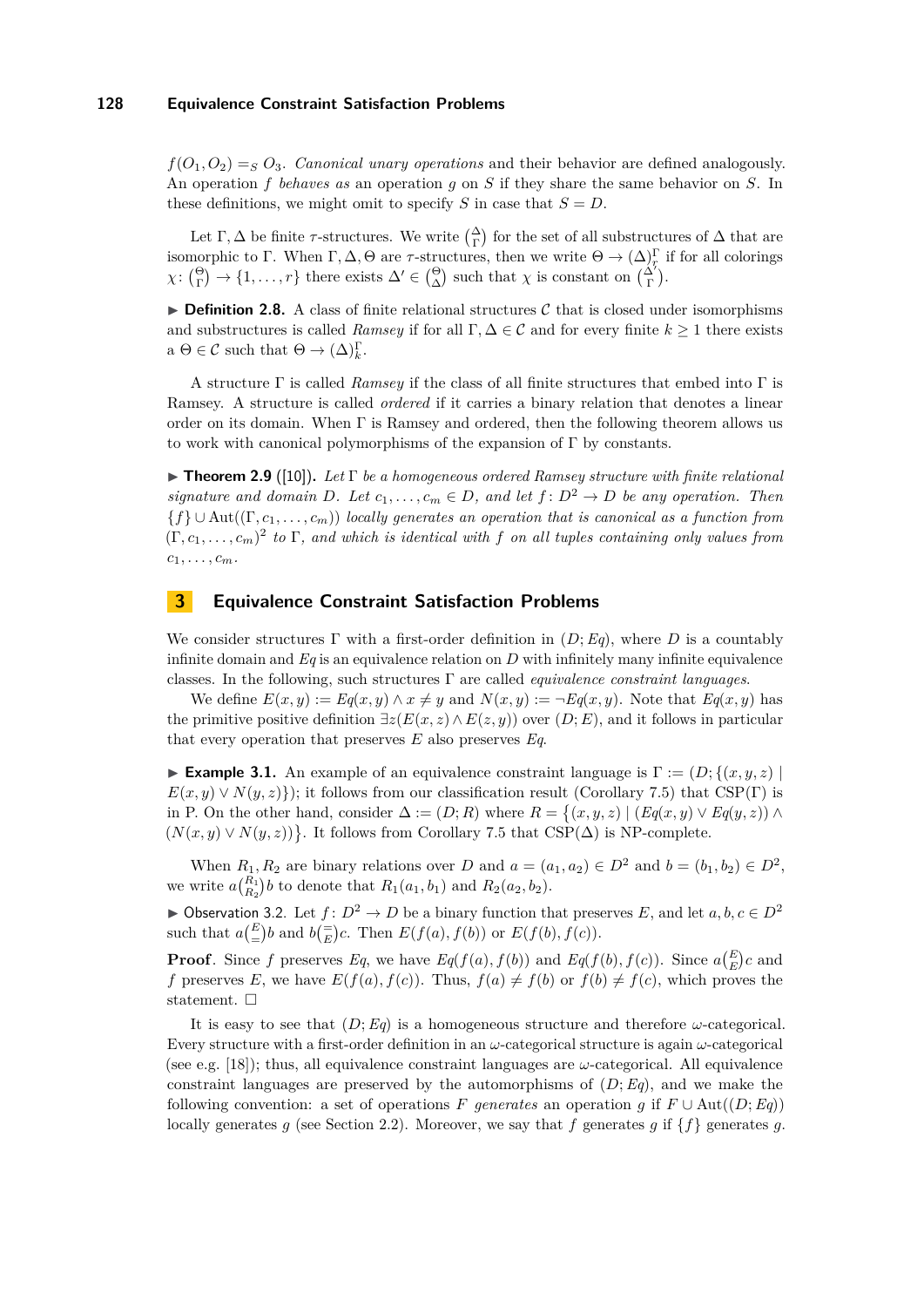|     | id  | const | $e_{EE}$ | $e_{NN}$ | $e_{N}$ |
|-----|-----|-------|----------|----------|---------|
| $=$ | $=$ | $=$   | $=$      | $=$      | $=$     |
| Ν   |     | $=$   | F        |          |         |
| E   | E   | =     | F        |          | $=$     |

<span id="page-7-1"></span>**Figure 1** Canonical unary behaviors.

A linear order  $\lt$  on  $(D; Eq)$  is *convex* if for all  $a \lt b \lt c$  in *D*, if  $(a, c) \in Eq$ , then  $(a, b) \in Eq$ . Expansions  $(D; Eq, <)$  of  $(D; Eq)$  by a convex linear order  $<$  are Ramsey (see [\[19\]](#page-14-18), Corollary 6.8).

An important subclass of equivalence constraint languages is the class of *equality constraint languages*, i.e., structures with a first-order definition over  $(D; =)$ . We will use the following theorem, which is due to [\[5\]](#page-14-19), in a formulation from [\[4\]](#page-14-2) (a combination of Theorem 6.3.3 and 5.5.18 in [\[4\]](#page-14-2)). Note that a countably infinite relational structure is isomorphic to an equality constraint language if and only if it is preserved by all permutations of its domain [\[5\]](#page-14-19).

<span id="page-7-0"></span>**Figure 1.3.3** (of [\[5\]](#page-14-19)). Let  $\Gamma$  be an equality constraint language. Then exactly one of the *following two cases applies.*

- Γ *is a model-complete core and* V(Alg(Γ)) *contains a two-element algebra whose operations are projections. In this case,*  $\Gamma$  *has a finite reduct*  $\Gamma'$  *such that*  $CSP(\Gamma')$  *is NP-complete.*
- $\blacksquare$   $\Gamma$  *has a binary polymorphism*  $f$  *and an automorphism*  $\alpha$  *satisfying*  $\forall x, y$   $f(x, y)$  = *α*(*f*(*y, x*))*; in fact, f can be chosen to be either constant or injective. Moreover, for all finite reducts*  $\Gamma'$  *of*  $\Gamma$  *the problem*  $CSP(\Gamma')$  *is in P.*

# **4 Endomorphisms**

In this section we show that if an equivalence constraint language  $\Gamma$  has an endomorphism that violates *E* or *N*, then Γ also has one out of five canonical endomorphisms described in the following. This result will be an important first step in our complexity classification, as we will see in Section [5.](#page-9-0)

The five mentioned behaviors of canonical unary operations are denoted by *id*, *const*,  $e_{EE}$ ,  $e_{NN}$ , and  $e_{N=}$  and presented in Figure [1.](#page-7-1) For example, we require that  $e_{EE}(N) = E$ and  $e_{EE}(E) = E$ . It is clear that for each of those five behaviors there exists a function from  $D \rightarrow D$  with this behavior. We also use the symbols *id*, *const*,  $e_{EE}$ ,  $e_{NN}$ , and  $e_{N=}$  to denote a function with the respective behavior; since any two functions who have the same of these behaviors generate each other, the precise choice of those functions will not be important.

To prove the main result of this section, Theorem [4.5,](#page-9-1) we use Ramsey theory via Theorem [2.9](#page-6-0) as follows. When *e* violates *E* or *N*, then there are  $c_1, c_2 \in D$  such that  $E(c_1, c_2)$ and  $\neg E(e(c_1), e(c_2))$ , or  $N(c_1, c_2)$  and  $\neg N(e(c_1), e(c_2))$ . Let  $\lt$  be a convex linear order on *D* such that  $c_1 < c_2$ ; as mentioned before,  $(D; Eq, <)$  is Ramsey. By Theorem [2.9,](#page-6-0) the operation *e* generates an operation *f* that is canonical as a function from  $(D; Eq, <, c_1, c_2)$  to  $(D; Eq, <)$ (and hence also canonical as a function from  $(D; Eq, <, c_1, c_2)$  to  $(D; Eq)$ ) and still violates *E* or *N*. We say that *f* has *behavior B between two points*  $x, y \in D$  if *f* has behavior *B* on {*x, y*}.

<span id="page-7-2"></span>**Example 4.1.** *Let*  $f: D \to D$  *be canonical as a function from*  $(D: Eq, *c*, *c*<sub>1</sub>, *c*<sub>2</sub>)$  *to*  $(D: Eq)$ *. If f behaves as the identity on all infinite orbits, and if it behaves as the identity between the constants*  $c_1, c_2$  *and all other points, then it preserves*  $N$ *.*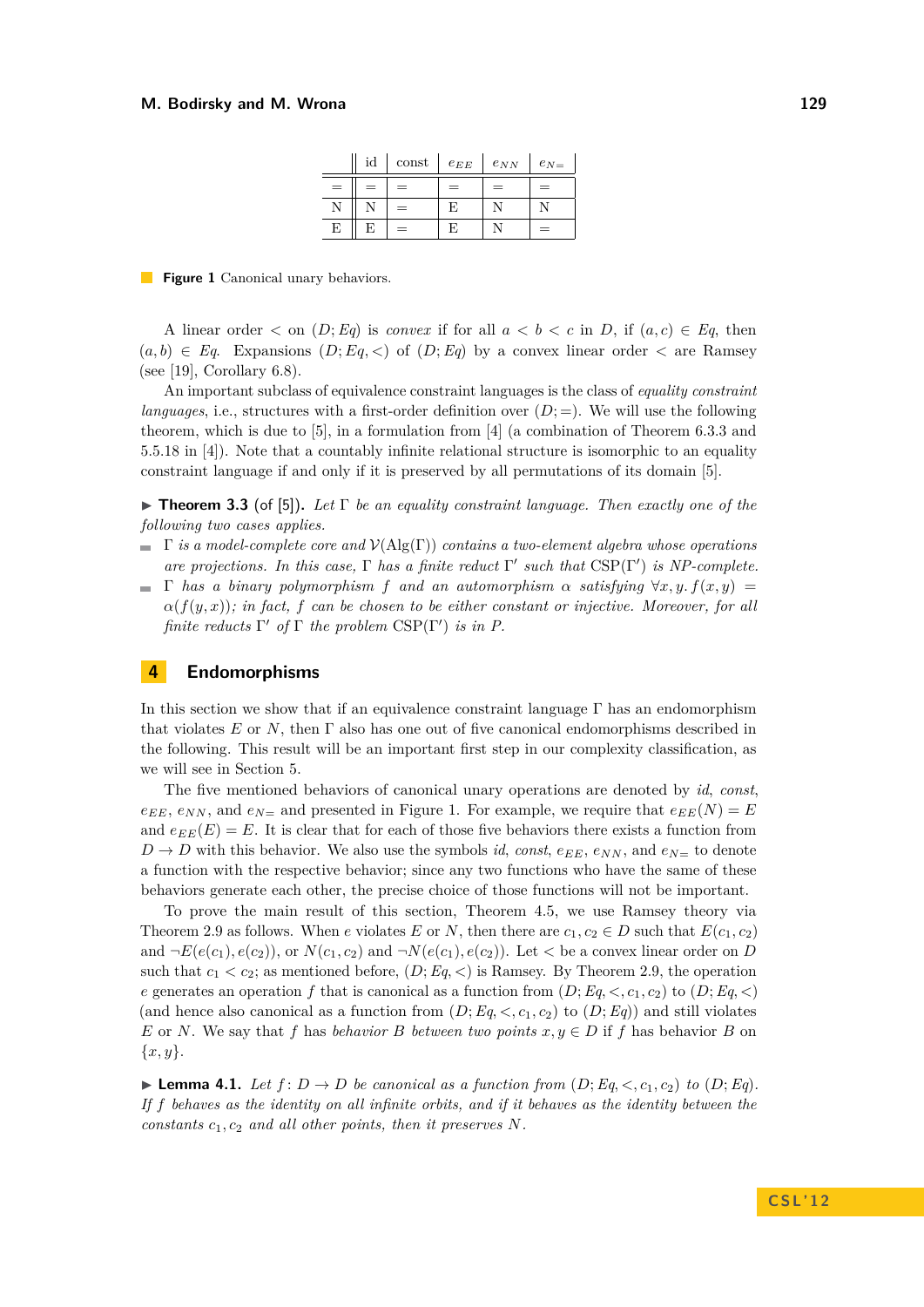**Proof**. Since *f* violates *N* we have that  $Eq(f(c_1), f(c_2))$ . Let  $c_3$  be such that  $E(c_1, c_3)$  and  $N(c_2, c_3)$ . Then  $E(f(c_1), f(c_3))$  and  $N(f(c_2), f(c_3))$ , contradicting transitivity of *Eq.*  $\Box$ 

<span id="page-8-1"></span>**Example 4.2.** *Let*  $f: D \to D$  *be canonical as a function from*  $(D; Eq, *c*, *c*<sub>1</sub>, *c*<sub>2</sub>)$  *to*  $(D; Eq)$ *. If f violates E and behaves as the identity on all infinite orbits, and if it behaves as the identity between the constants*  $c_1$ ,  $c_2$  *and all other points, then it generates*  $e_N =$ .

**Proof**. Since *f* violates *E* we have  $E(c_1, c_2)$  and either  $f(c_1) = f(c_2)$  or  $N(c_1, c_2)$ . We first show that the second case is impossible. There is  $c_3$  such that  $E(c_1, c_3)$  and  $E(c_2, c_3)$ . Hence,  $E(f(c_1), f(c_3))$ ,  $E(f(c_2), f(c_3))$ , and  $N(f(c_1), f(c_2))$ , contradicting transitivity of *Eq.* 

So  $f(c_1) = f(c_2)$ , and in particular *f* preserves *Eq*. We show by local closure that *f* generates  $e_{N=1}$ . Let *F* be a finite subset of *D*. Let *e* be an operation generated by *f* such that the cardinality k of the set  $\{(x, y) \in E \cap F^2 \mid e(x) = e(y)\}\$ is maximal. If  $k = |E \cap F^2|$ , then *e* behaves on *F* as  $e_{N=}$  and we are done. Otherwise, suppose there is  $(x, y) \in E \cap F^2$ such that  $e(x) \neq e(y)$ . Since f and therefore *e* preserve Eq, we must have  $E(e(x), e(y))$ . Let  $\alpha$  be an automorphism of  $(D; Eq)$  that maps  $(e(x), e(y))$  to  $(c_1, c_2)$ . Then the mapping  $e' := f \circ \alpha \circ e$  maps *x* and *y* to the same element, and  $\{(x, y) \in E \cap F^2 \mid e'(x) = e'(y)\} > k$ , contradicting the choice of  $e$ .  $\Box$ 

We now analyze canonical behavior of injective functions in the case without constants.

<span id="page-8-0"></span>▶ **Lemma 4.3.** *Let*  $f$  :  $D$  →  $D$  *be canonical as a function from*  $(D; Eq, <, c_1, c_2)$  *to*  $(D; Eq)$ *.* Let *S* be an infinite orbit of  $(D; Eq, <, c_1, c_2)$  that induces a copy of  $(D; Eq)$ *. If f* does not *behave as the identity on S, then it generates*  $e_{EE}$ *,*  $e_{N=}$ *,*  $e_{NN}$ *, or a constant operation.* 

**Proof**. Since all orbitals of (*D*;*Eq*) are symmetric, the unary operation *f* is canonical as a function from  $(D; Eq, <)$  to  $(D; Eq)$  if and only if it is canonical as a function from  $(D; Eq)$  to  $(D; Eq)$ . If *f* does not behave as the identity on *S*, then *f* violates *E* or *N* on *S*. If *f* violates *N*, then either  $f(N) = S(=)$  or  $f(N) = S(E)$ . In the first case we must have  $f(E) = S(=)$ , and *f* is constant on *S*. Since *S* induces a copy of  $(D; Eq)$ , it follows by local closure that *f* generates a constant operation. So suppose that  $f(N) = S E$ . If  $f(E) = S E$  then *f* behaves as  $e_{EE}$  on *S*, and therefore generates  $e_{EE}$ . The case that  $f(E) = S N$  is impossible, since for  $u, v, w$  with  $N(u, v), N(u, w), E(v, w)$  this would imply  $E(f(u), f(v)), E(f(u), f(w))$ ,  $N(f(v), f(w))$ , contradicting transitivity of *Eq.* 

So suppose that *f* preserves *N* but violates *E* on *S*. If  $f(E) = g (=$  then *f* behaves as  $e_{N=0}$  on *S* and therefore generates  $e_{N=0}$ . Otherwise,  $f(E) = S N$ ; in this case *f* behaves as  $e_{NN}$  on *S*, and therefore generates  $e_{NN}$ .  $\Box$ 

Next, we analyze canonical behavior of operations in the presence of two constants.

<span id="page-8-2"></span>**► Lemma 4.4.** *Let*  $c_1, c_2 \in D$  *be constants and let*  $f: D \to D$  *be canonical as a function from*  $(D; Eq,  $\langle c_1, c_2 \rangle$  *to*  $(D; Eq)$ *. Let*  $O$  *be an infinite orbit of*  $(D; Eq,  $\langle c_1, c_2 \rangle$ *. If*  $f$  *does*$$ *not behave as the identity on O, or if it does not behave as the identity between one of*  $c_1$ ,  $c_2$ and a point from O, then it generates  $e_{EE}$ ,  $e_{N=}$ ,  $e_{NN}$ , or a constant operation.

**Proof**. Let *P* be an orbit of  $(D; Eq, *c*<sub>1</sub>, *c*<sub>2</sub>)$  that induces a copy of  $(D; Eq)$  in  $(D; Eq)$ . We assume that *f* behaves as the identity on *P*; otherwise, we are done by Lemma [4.3.](#page-8-0) Between any  $u \in D \setminus P$  and any  $v \in P$ , *f* must behave as the identity. To see this, observe that necessarily  $N(u, v)$ . Suppose that  $u < v$ ; the case that  $v < u$  is analogous. Suppose for contradiction that  $Eq(f(u), f(v))$ . Pick a  $v' \in P \setminus \{v\}$  such that  $N(u, v')$  and  $N(v, v')$ . Then  $u < v'$  because  $\lt$  is convex. Since *f* is canonical we have  $Eq(f(u), f(v'))$ . Since *f* behaves as the identity on  $P$ , we have  $N(f(v), f(v'))$ . This contradicts transitivity of  $Eq.$  We conclude that  $N(f(u), f(v))$  and hence f behaves as the identity between any  $u \in D \setminus P$  and  $v \in P$ .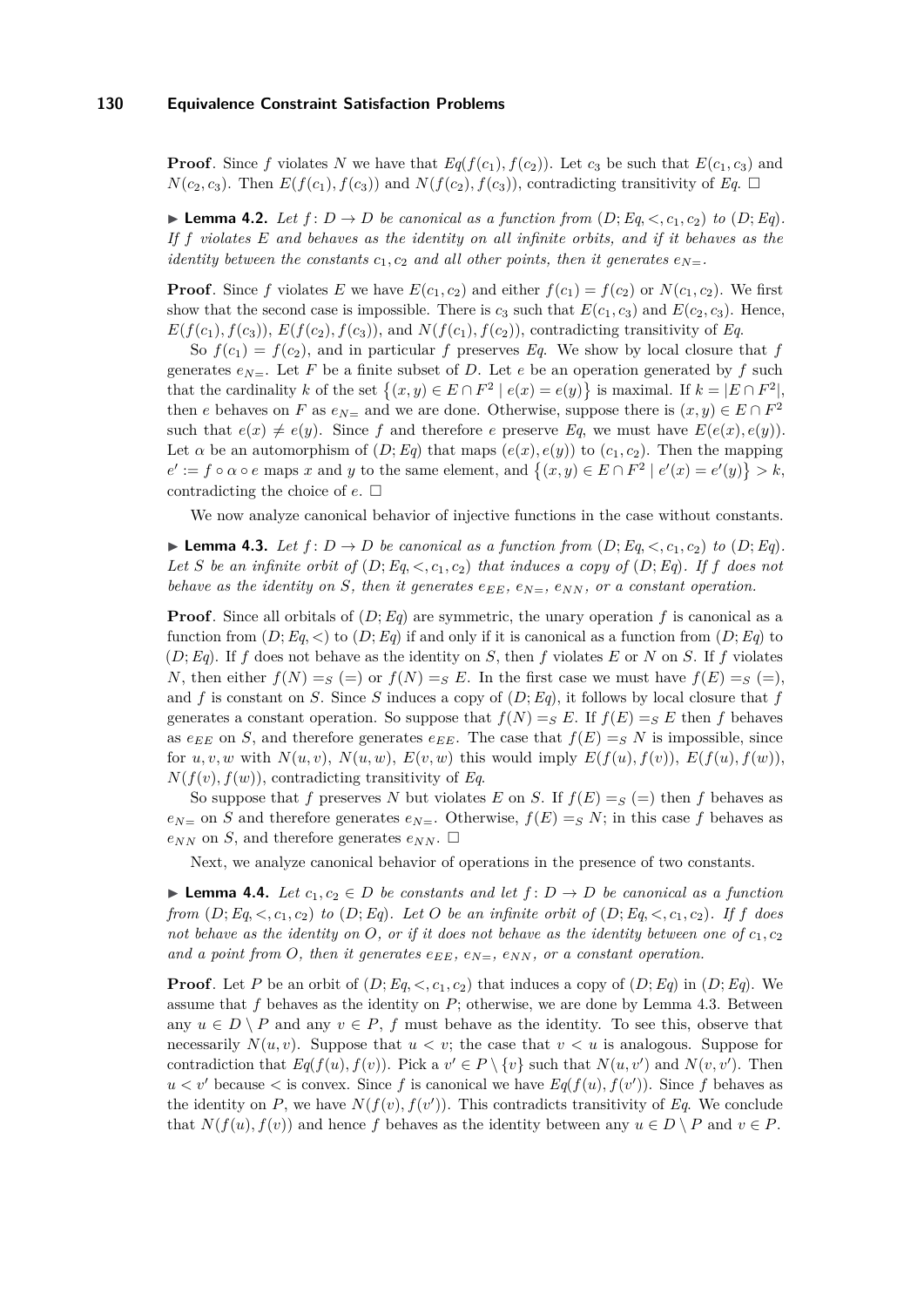First suppose that *f* does not behave as the identity on *O*. As we have observed above, we are done if *O* induces in  $(D; Eq)$  a structure that is isomorphic to  $(D; Eq)$ . Otherwise, there exists a  $c \in \{c_1, c_2\}$  such that  $E(u, c)$  for all  $u \in O$ . Since f does not behave as the identity on *O* we have either  $f(E) = O(-)$  or  $f(E) = O(N)$ . In the first case, by local closure *f* generates  $e_{N=}$ . In the second case, *f* generates  $e_{NN}$ , again by local closure.

Now suppose that *f* does not behave as the identity between one of the constants  $c \in \{c_1, c_2\}$  and a point *p* from *O*. We have already shown in the first paragraph that we are done when *O* induces in  $(D; Eq)$  a structure isomorphic to  $(D; Eq)$ . Therefore,  $E(p, c)$  for all  $p \in O$ . If  $f(E) = O$  (=) then *f* generates  $e_{N=1}$ , and if  $f(E) = O N$  then *f* generates  $e_{NN}$ .  $\Box$ 

<span id="page-9-1"></span> $\triangleright$  **Theorem 4.5.** *Any*  $e: D \to D$  *violating*  $E$  *or N generates*  $e_{EE}$ *,*  $e_{NN}$ *,*  $e_{N=}$ *, or a constant operation.*

**Proof**. Since *e* violates *E* or *N*, there are  $c_1, c_2 \in D$  such that  $E(c_1, c_2)$  and not  $E(e(c_1), e(c_2))$ , or  $N(c_1, c_2)$  and  $Eq(e(c_1), e(c_2))$ . By Theorem [2.9,](#page-6-0) the operation *e* generates an operation *f* that is canonical as a function from  $(D; Eq, <, c_1, c_2)$  to  $(D; Eq)$  and still violates E or N. Then by Lemma [4.1](#page-7-2) and by Lemma [4.2,](#page-8-1) either

- $f$  generates  $e_{N=}$ , and we are done, or
- there is an infinite orbit *O* such that  $f$  does not behave as the identity on  $O$ , or
- there is an infinite orbit *O* such that *f* does not behave as the identity between one of the constants  $c \in \{c_1, c_2\}$  and a point from *O*.

In the last two cases f generates  $e_{EE}$ ,  $e_{NN}$ ,  $e_{N=}$ , or a constant operation by Lemma [4.4.](#page-8-2)  $\Box$ 

# <span id="page-9-0"></span>**5 Hardness**

This section has two parts: we first use the results from the previous section to show that we can focus on equivalence constraint languages where *E* and *N* are primitive positive definable. In the second part, we use Theorem [3.3](#page-7-0) in two different ways to isolate two groups of first-order expansions of (*D*; *E, N*) that have NP-hard CSPs, and correspond to Item [1](#page-1-2) of Conjecture [1.2.](#page-1-1) This will be complemented in the next sections by the proof that the remaining first-order expansions of  $(D; E, N)$  are preserved by a binary polymorphism  $f$ satisfying Item [2](#page-1-3) of Conjecture [1.2,](#page-1-1) and correspond to polynomial-time tractable equivalence constraint satisfaction problems.

<span id="page-9-2"></span>**► Lemma 5.1.** Let  $\Gamma$  be first-order definable in  $(D; Eq)$ , and let  $\Delta$  be the model-complete *core of* Γ*. Then one of the following holds:*

- *the pseudovariety generated by the polymorphism algebra of* ∆ *contains a two-element* m. algebra all of whose operations are projections. In this case, there exists a finite reduct Γ' *of*  $\Gamma$  *such that*  $CSP(\Gamma')$  *is NP-complete;*
- $\Delta$  *has a polymorphism f* and an automorphism  $\alpha$  *satisfying*  $\forall x, y$ .  $f(x, y) = \alpha(f(y, x))$ . *In this case, for every finite reduct*  $\Gamma'$  *of*  $\Gamma$  *we have that*  $CSP(\Gamma')$  *is in P*;

 $\blacksquare$  both *E* and *N* have a primitive positive definition in  $\Gamma$ .

**Proof**. Consider first the case that Γ has an endomorphism *f* that violates *E* or *N*. By Theorem [4.5](#page-9-1) we obtain that *f* generates an operation *e* which is from  $\{e_{EE}, e_{NN}, e_{N=}\}\$  or a constant operation. By Theorem [2.2,](#page-4-1) *e* is an endomorphism of Γ. If *e* is constant, then we are in Case 2 and done. Otherwise, the structure ∆ induced by the image of *e* in Γ is infinite and preserved by all permutations, and hence an equality constraint language. Moreover,  $\Delta$ is a model-complete core of Γ and the statement follows directly from Theorem [3.3.](#page-7-0)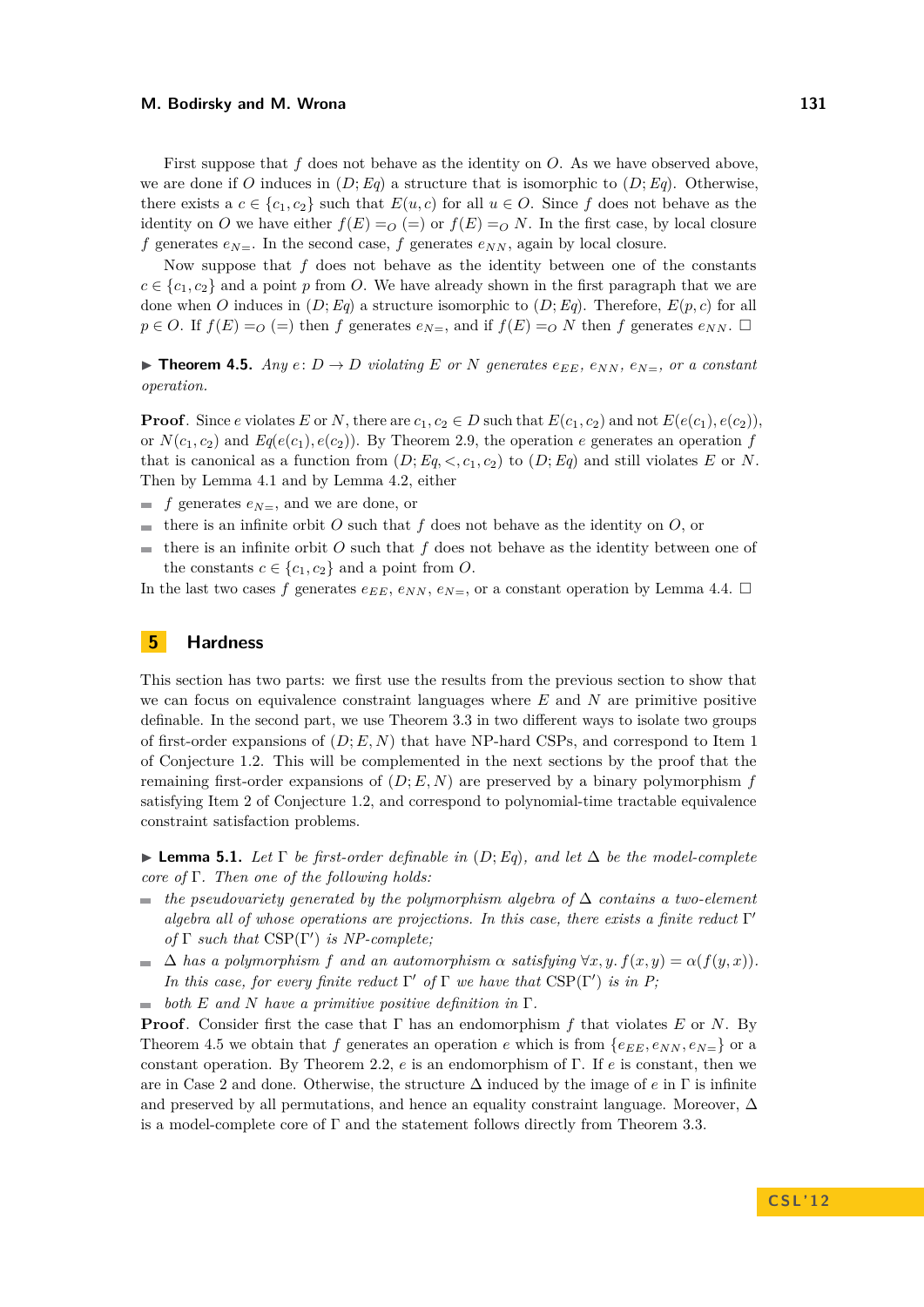<span id="page-10-0"></span>

| $\min_{(E,=)}$ | $=$      | Е             | N<br>т,  | $\min_{(N,Eq)}$ | $=$                  | E                    | <b>NT</b><br>. .      | $\min_{(N,E,\equiv)}$ | $=$           | Е             | <b>NT</b>       |
|----------------|----------|---------------|----------|-----------------|----------------------|----------------------|-----------------------|-----------------------|---------------|---------------|-----------------|
|                | $=$      | п<br>F.       | $\Omega$ |                 | $=$                  | $\Omega$             | <b>NT</b><br><b>.</b> |                       | =             | E             | <b>T</b>        |
|                | T7<br>Ľ  | $\Gamma$<br>Ŀ | $\Omega$ |                 | $\Omega$             | E                    | <b>NT</b><br>∸        |                       | E             | Ε             | <b>NT</b><br>Ŧ۸ |
|                | $\Omega$ | $\Omega$      | N        |                 | $\sim$ $\sim$<br>. . | $\sim$ $\sim$<br>. . | $\sim$ $\sim$         |                       | $\sim$ $\sim$ | $\sim$ $\sim$ | $\mathbf{v}$    |

**Figure 2** Important behaviors:  $\min_{(E,\equiv)} (\text{left}), \min_{(N,E,q)} (\text{middle}), \text{and } \min_{(N,E,\equiv)} (\text{right}).$ 

Now suppose that the orbitals *E* or *N* of (*D*;*Eq*) are preserved by all endomorphisms; in particular, they are preserved by all automorphisms, and hence form orbitals of Aut(Γ). By Theorem [2.3,](#page-4-2)  $E$  and  $N$  must be primitive positive definable.  $\square$ 

To classify first-order expansions of  $(D; E)$  we use Theorem [3.3](#page-7-0) in two different ways. The first way is via the following observation, whose proof we leave to the reader.

**If** Proposition 5.2. Let  $\Gamma$  be a first-order expansion of  $(D; E)$ . Then Eq is a congruence of  $\mathbf{A} := \text{Alg}(\Gamma)$  and the algebra  $\mathbf{B} := \mathbf{A}/Eq$  contains all permutations of its domain.

Another way how Theorem [3.3](#page-7-0) comes into play is as follows; again, the proof is straightforward and left to the reader.

<span id="page-10-1"></span>**Proposition 5.3.** Let  $\Gamma$  be a first-order expansion of  $(D; E)$ , and let  $c \in D$  be arbitrary. Then for any  $c \in D$ , the set  $\{d \in D \mid E(c, d)\}$  induces a subalgebra **B** of  $\mathbf{A} := \text{Alg}((\Gamma, c))$ that contains all permutations of its domain.

By combining those results we prove that either  $\Gamma$  satisfies Item [1](#page-1-2) of Conjecture [1.2,](#page-1-1) or it has certain binary polymorphisms. Three important behaviors of binary operations,  $\min_{(E,\equiv)}$ ,  $\min_{(N,E_q)}$ , and  $\min_{(N,E,\equiv)}$  are depicted in Figure [2,](#page-10-0) which should be read analogously to Figure [1.](#page-7-1) For example, we require that  $\min_{(N,Eq)} (N,E) = \min_{(N,Eq)} (E,N) = N$ . The name of  $\min_{(N,E)=\infty}$  comes from the observation that it equals the minimum operation with respect to the order  $N < E < (=)$ . The existence of operations with these behaviors follows from Proposition [6.1.](#page-11-0)

<span id="page-10-2"></span>**Proposition 5.4.** Let  $\Gamma$  be a first-order expansion of  $(D; E, N)$ , and let  $c \in D$  be arbitrary. Then  $\Gamma$  is a model-complete core, and either  $V(\text{Alg}((\Gamma, c)))$  contains a two-element algebra all of whose operations are projections, and  $\Gamma$  has a finite reduct  $\Gamma'$  such that  $CSP(\Gamma')$  is NP-hard, or  $\Gamma$  is preserved by

**1.** an operation *f* with the behavior  $\min_{(E,\equiv)}$  on  $\{d \in D \mid E(c,d)\}\$ , and

**2.** an operation with the behavior  $\min_{(N, Eq)}$ .

**Proof**. Since  $\Gamma$  contains  $E$  and  $N$ , every endomorphism of  $\Gamma$  behaves as the identity. Hence, every endomorphism of  $\Gamma$  is locally generated by Aut( $\Gamma$ ). By Theorem 3.6.11 in [\[4\]](#page-14-2), the structure Γ is a model-complete core.

The subalgebra **A** induced by  $\{d | E(c, d)\}$  in  $\mathbf{B} := \mathrm{Alg}((\Gamma, c))$  contains a unary function for each permutation of its domain (Proposition [5.3\)](#page-10-1). Let  $\Delta$  be the structure with the same domain as **A** that contains all the relations that are preserved by the operations in **A**, and let **A**<sup> $\prime$ </sup> be the polymorphism algebra of  $\Delta$ . If  $V(A')$  contains a two-element algebra all of whose operations are projections, then so does  $V(A)$  since every operation of A is also an operation of  $A'$ . In this case, also  $V(B)$  contains this two-element algebra, and by Lemma [2.5](#page-5-1) there is a finite reduct  $\Gamma'$  of  $\Gamma$  such that  $CSP((\Gamma', \{c\}))$  is NP-hard. Since  $\Gamma$  is a model-complete core, Theorem [2.1](#page-4-3) shows that  $CSP(\Gamma')$  is NP-hard.

If  $V(A')$  does not contain a two-element algebra all of whose operations are projections, then Theorem [3.3](#page-7-0) implies that ∆ has either a binary injective or constant polymorphism *f*. Since Γ contains the relations *E* and *N*, all its endomorphisms are injective, and therefore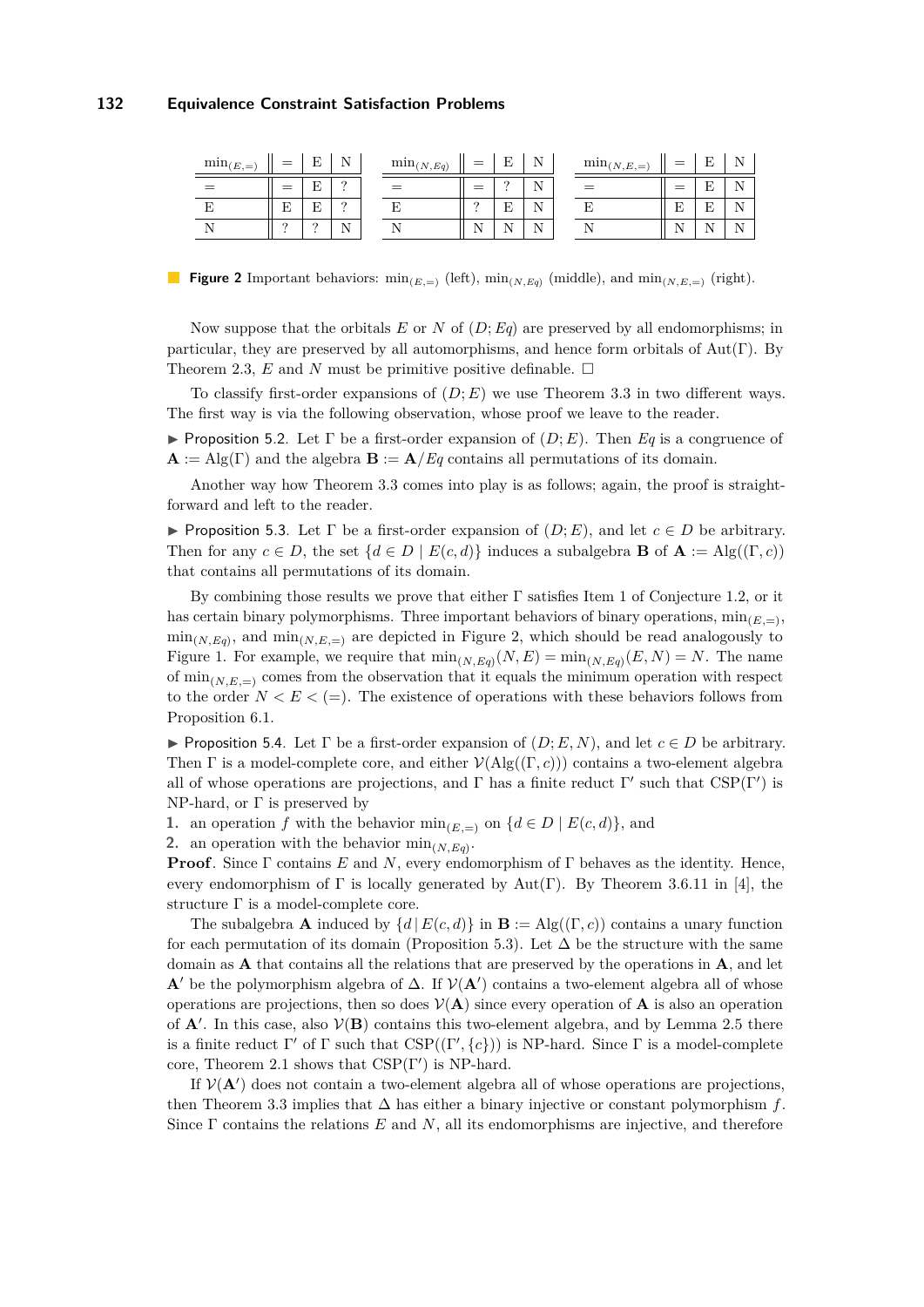also the unary operations in **B**, in **A**, and in **A'** are injective. This implies that f is binary injective. Let  $\tau$  be the signature of **A**. Since the operations in **A** locally generate the operations in  $\mathbf{A}'$  (Proposition [2.2\)](#page-4-1), it follows that for every finite subset  $S$  of the domain of **A** there exists a  $g \in \tau$  such that  $g^{\mathbf{A}}$  behaves as  $f$  on  $S$ ; since  $f$  is binary injective,  $g^{\mathbf{B}}$ therefore has the behavior  $\min_{(E,=)}$  on *S* as a function over Γ. By an easy compactness argument (see Lemma 3.1.8 in [\[4\]](#page-14-2)),  $\Gamma$  has a polymorphism with the behavior  $\min_{E=1}$  on all of  $\{d \mid E(c, d)\}$ , satisfying the condition of Item 1 in the statement.

The proof that  $\Gamma$  also has a polymorphism with behavior  $\min_{(N,E_q)}$  is similar, based on the fact that *Eq* is a congruence of  $\mathbf{C} := \mathrm{Alg}(\Gamma)$ , and that the algebra  $\mathbf{D} := \mathbf{C}/Eq$  contains all permutations of its domain. Similarly as above we argue that for every finite subset *S* of the domain of **D** there is an operation in **D** that behaves as  $\min_{(N, E_q)}$  on the union of the classes of  $\mathbf{D} = \mathbf{C}/Eq$  that correspond to elements in *S* (unless  $\mathcal{V}(\mathbf{D})$  contains a two-element algebra all of whose operations are projections). As above, a compactness argument gives the existence of an operation in **D** that behaves as  $\min_{(N,Eq)}$  on the entire domain of Γ.  $\Box$ 

# **6 Tractability**

In this section we show that equivalence CSPs that have a polymorphism with the behavior  $\min_{(N,E,\equiv)}$  can be solved in polynomial time.

<span id="page-11-0"></span>**Proposition 6.1.** There is a binary function f that is canonical as a function from  $(D; Eq)^2$ to  $(D; Eq)$  with the behavior  $\min_{(N,E,\equiv)}$ . This function can be chosen such that there is an automorphism  $\alpha$  of  $(D; Eq)$  satisfying  $\forall x, y$ .  $f(x, y) = \alpha(f(y, x))$ .

**Proof**. Observe that the structure  $(D; Eq)^2$  is again an equivalence relation on a countable set with infinitely many infinite classes, and by  $\omega$ -categoricity there is an isomorphism *i* between  $(D; Eq)^2$  and  $(D; Eq)$ . This isomorphism has the behavior  $\min_{(N,E,\equiv)}$ . Let  $\beta: D^2 \to D^2$  be defined by  $(x, y) \mapsto (y, x)$ . Then  $\beta$  is an automorphism of  $(D; Eq)^2$ , and  $\alpha := i \circ \beta \circ i^{-1}$  is an automorphism of  $(D; Eq)$  such that  $i(x, y) = \alpha(i(y, x))$ .

The operation *f* whose existence is shown in Proposition [6.1](#page-11-0) will also be denoted by  $\min_{(N,E,\equiv)}$ , i.e., we use the same symbol for this operation and its behavior.

<span id="page-11-1"></span>**► Proposition 6.2.** Let  $\Delta$  be a structure that is first-order definable in  $(D; Eq)$ , with finite relational signature, and polymorphism  $\min_{(N,E,\equiv)}$ . Then CSP( $\Delta$ ) can be solved in polynomial time.

**Proof**. We use Proposition [2.4,](#page-5-0) and Theorem [3.3.](#page-7-0) An operation *f* is called *essentially injective* if it can be obtained from an injective operation by adding dummy variables (that is, the function value of  $f$  does not depend on those additional arguments of  $f$ ). Let  $\bf{A}$  be an algebra with domain N whose operations are precisely the essentially injective operation over N. It is easy to verify that the operations of **A** form a locally closed clone, and hence, by Proposition [2.2,](#page-4-1) there exists a relational structure Γ with polymorphism algebra **A**. We will show there is an algebra **B** with domain *D* in the pseudovariety generated by **A** such that all operations of **B** preserve  $\Delta$ . It then follows from Proposition [2.4](#page-5-0) that there exists a finite signature reduct  $\Gamma'$  of  $\Gamma$  such that  $CSP(\Delta)$  reduces to  $CSP(\Gamma')$ . Polynomial-time tractability of  $CSP(\Gamma')$  follows from Theorem [3.3.](#page-7-0)

The relation  $C = \{((u_1, u_2), (v_1, v_2)) \in \mathbb{N} \mid u_1 = v_1\}$  is a congruence of  $\mathbf{A}^2$ , with infinitely many infinite congruence classes. Let *b* be any bijection between the congruence classes of *C* and the domain *D* of  $\Delta$ , and let **B** be the homomorphic image of  $\mathbf{A}^2$  with respect to the map *b*. We claim that every operation  $f^{\mathbf{B}}$  of **B** preserves  $\Delta$ . If there are  $i_1,\ldots,i_k\in\{1,\ldots,n\}$  such that  $f^{\mathbf{A}}:\mathbb{N}^n\to\mathbb{N}$  satisfies  $f(x_1,\ldots,x_n)=g(x_{i_1},\ldots,x_{i_k})$  for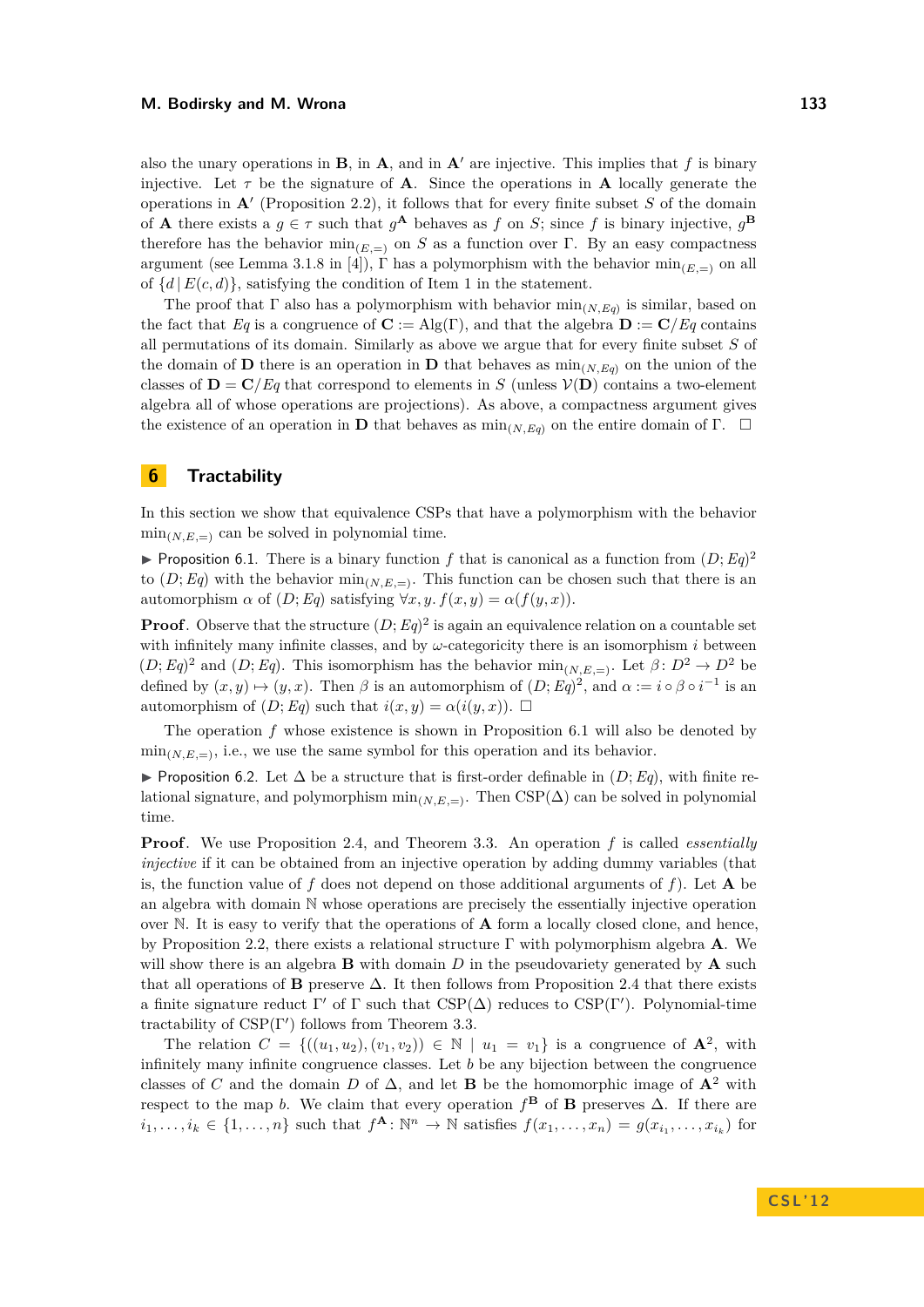all  $x_1, \ldots, x_n \in \mathbb{N}$ , then it clearly suffices to verify the claim for *g* instead of *f*. Since  $f^{\mathbf{A}}$ is essentially injective, we can therefore assume that  $f^{\mathbf{A}}$  is injective. Then  $f^{\mathbf{B}}(x^1, \ldots, x^n)$ behaves as  $\min_{(N,E_n)}(x_1,\min_{(N,E_n)}(x_2,\ldots,\min_{(N,E_n)}(x_{n-1},x_n)\ldots))$ : indeed,

$$
Eq(f^{\mathbf{B}}(x^{1},...,x^{n}), f^{\mathbf{B}}(y^{1},...,y^{n})) \Leftrightarrow f^{\mathbf{A}}(x_{1}^{1},...,x_{1}^{n}) = f^{\mathbf{A}}(y_{1}^{1},...,y_{1}^{n})
$$
  

$$
\Leftrightarrow x_{1}^{i} = y_{1}^{i} \text{ for all } i \leq n
$$
  

$$
\Leftrightarrow Eq(x^{i}, y^{i}) \text{ for all } i \leq n.
$$

Since  $\Delta$  is preserved by  $\min_{(N,E)=}$ , it is also preserved by  $f^{\mathbf{B}}$ .  $\Box$ 

# **7 Generating** min(*N,E,*=)

In this section we show that when *f* has the behavior  $\min_{(E,\equiv)}$  on  $\{d \in D \mid E(c,d)\}\)$ some  $c \in D$  and *g* has the behavior  $\min_{(N,E_q)}$ , then  $\{f,g\}$  generates  $\min_{(N,E_\gamma)}$ . Some of the proofs in this section have been omitted and can be found in the full version of the paper.

<span id="page-12-0"></span>**I Lemma 7.1.** *Let*  $\Gamma$  *be a first-order expansion of*  $(D; E)$ *, and*  $c \in D$ *. Suppose that*  $\Gamma$  *has a polymorphism that behaves as*  $\min_{(E,\equiv)}$  *on*  $\{d \in D \mid E(c,d)\}$ *. Then*  $\Gamma$  *is also preserved by*  $\min_{(E,\equiv)}$ .

In the proof of Lemma [7.1](#page-12-0) we use the following lemma, which is inspired by similar statements in [\[9\]](#page-14-8). We remark that Item 2 in the statement below is formally unrelated to the notion of *independence* as studied in [\[15\]](#page-14-20), but similar in spirit.

**Lemma 7.2.** *Let*  $\Gamma$  *be a first-order expansion of*  $(D; E)$ *. Then the following are equivalent.* 

- **1.**  $\Gamma$  *has a polymorphism with the behavior*  $\min_{E=1}$ *.*
- 2. For every primitive positive formula  $\phi(x_1, \ldots, x_n)$  and  $y_1, \ldots, y_4 \in \{x_1, \ldots, x_n\}$ , when  $\phi(x_1, \ldots, x_n) \wedge E(y_1, y_2) \wedge y_3 = y_4$  *and* 
	- $\phi(x_1, \ldots, x_n) \wedge y_1 = y_2 \wedge E(y_3, y_4)$

*are satisfiable over*  $\Gamma$ *, then also*  $\phi(x_1, \ldots, x_n) \wedge E(y_1, y_2) \wedge E(y_3, y_4)$  *is satisfiable over*  $\Gamma$ *.* **3.** For every finite subset *S* of *D*,  $\Gamma$  has a polymorphism with the behavior  $\min_{(E,=)}$  on *S*.

<span id="page-12-1"></span>**I Lemma 7.3.** Let f be an operation with the behavior  $min_{(E,=)}$ . Then f generates an *operation with the behavior*  $\min_{(E,=)}$  *that is canonical as a function from*  $(D; Eq)^2$  *to*  $(D; Eq)$ *.* 

<span id="page-12-2"></span>**Example 7.4.** Let f and g be operations with the behavior  $\min_{(N,E_q)}$  and  $\min_{(E,z)}$ *, respectively.* Then  $\{f, g\}$  generates  $\min_{(N,E,\equiv)}$ .

**Proof**. By Lemma [7.3,](#page-12-1) we can assume that f is canonical as a function from  $(D; Eq)^2$ to  $(D; Eq)$ . We will show that  $h(x, y) := g(f(x, y), f(y, x))$  has the behavior  $\min_{(N,E)=1}$ . Consider arbitrary points  $a = (a_1, a_2), b = (b_1, b_2)$  in  $D^2$ . Because f and g preserve E and *N*, *h* also does, and hence  $h(E, E) = E$  and  $h(N, N) = N$ . If  $a\left(\frac{E}{E}\right)b$  or  $a\left(\frac{E}{E}\right)b$ , then because *f* has the behavior  $\min_{(E,=)}$ , we have both  $E(f(a_1, a_2), f(b_1, b_2))$  and  $E(f(a_2, a_1), f(b_2, b_1))$ . Since *g* preserves *E*, we obtain that  $E(h(a), h(b))$  and we are done in this case.

We now turn to the case where  $a\binom{N}{Q}b$  and  $Q \in \{E, =\}$ , and show that  $N(f(a_1, a_2), f(b_1, b_2))$ or  $N(f(a_2, a_1), f(b_2, b_1))$ . Assume the contrary. Let  $\alpha$  be an automorphism of  $(D; Eq)$  such that  $\alpha(a_2) = a_1$ . Then  $(a_1, a_1) {N \choose Q}(b_1, \alpha(b_2))$  and  $(a_1, a_1) {Q \choose N}(\alpha(b_2), b_1)$ . By transitivity of *Eq*, we have that  $(b_1, \alpha(b_2))\binom{N}{N}(\alpha(b_2), b_1)$ . Since *f* is canonical as a function from  $(D; Eq)^2$  to  $(D; Eq)$ , we have that  $Eq(f(a_1, a_1), f(b_1, \alpha(b_2)))$  and  $Eq(f(a_1, a_1), f(\alpha(b_2), b_1))$ . Therefore,  $Eq(f(b_1, \alpha(b_2)), f(\alpha(b_2), b_1))$  by transitivity of *Eq*. This contradicts the fact that *f* preserves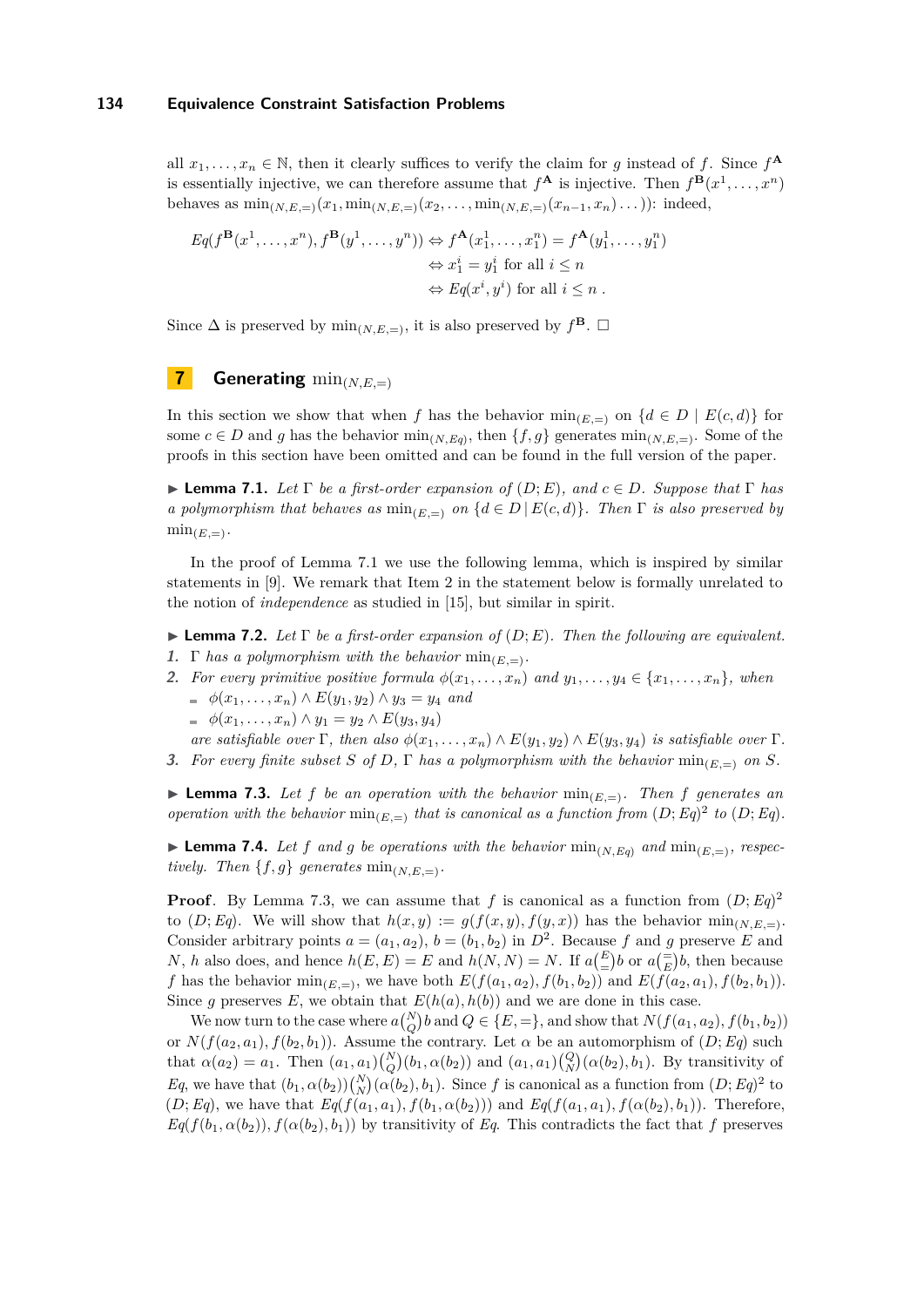*N*. Thus we have proved that  $N(f(a_1, a_2), f(b_1, b_2))$  or  $N(f(a_2, a_1), f(b_2, b_1))$ . Further, because *g* has the behavior  $\min_{(N,Eq)}$ , we obtain that  $N(h(a), h(b))$ .

The case where  $a\begin{pmatrix} Q \\ N \end{pmatrix}$ *b* for  $Q \in \{E,=\}$  is symmetric. We have considered all the cases, and conclude that indeed *h* has the behavior  $\min_{(N,E,\equiv)}$ .

By combining Proposition [5.4,](#page-10-2) Proposition [6.2,](#page-11-1) and Lemma [7.4,](#page-12-2) we obtain the following.

<span id="page-13-2"></span> $\triangleright$  **Corollary 7.5.** Let  $\Gamma$  be a first-order expansion of  $(D; E, N)$ . Then  $\Gamma$  is preserved by  $\min_{(N,E,\equiv)}$ *, and for every finite reduct*  $\Gamma'$  *of*  $\Gamma$  *the problem*  $CSP(\Gamma')$  *is in P, or*  $\Gamma$  *has a finite reduct*  $\Gamma'$  *such that*  $CSP(\Gamma')$  *is NP-hard.* 

# **8 Conclusions and Future Work**

We have shown that Conjecture [1.2](#page-1-1) holds for all structures with a first-order definition over an equivalence relation with infinitely many infinite classes; moreover, the universal-algebraic dichotomy from Conjecture [1.2](#page-1-1) corresponds in this case precisely to a complexity dichotomy of the corresponding constraint satisfaction problems. We obtain the following.

- <span id="page-13-5"></span>I **Theorem 8.1.** *For equivalence constraint languages* Γ *exactly one of the following holds:*
- <span id="page-13-3"></span>**1.** *There is an expansion*  $\Delta'$  *of the model-complete core*  $\Delta$  *of*  $\Gamma$  *by a constant such that* Alg(∆<sup>0</sup> ) *contains a two-element algebra whose operations are projections. In this case, for some finite reduct*  $\Gamma'$  *of*  $\Gamma$  *we have that*  $CSP(\Gamma')$  *is NP-complete.*
- <span id="page-13-4"></span>**2.** *The model-complete core* ∆ *of* Γ *has a polymorphism f and an automorphism α satisfying*  $\forall x, y \text{. } f(x, y) = \alpha(f(y, x))$ . In this case, CSP(Γ') is in P for every finite reduct  $\Gamma'$  of  $\Gamma$ .

**Proof**. By Proposition [2.6,](#page-5-2) the two cases are mutually exclusive. By Lemma [5.1,](#page-9-2) we have that either Case [1](#page-13-3) or Case [2](#page-13-4) holds, or *E* and *N* are primitively positively definable over Γ. By Proposition [5.4](#page-10-2) and Lemma [7.1](#page-12-0) every first-order expansion  $\Gamma$  of  $(D; E, N)$  is a model-complete core, and either satisfies Case [1](#page-13-3) or is preserved by an operation f with the behavior  $\min_{(E,\pi)}$ and an operation *g* with the behavior  $\min_{(N, Eq)}$ . Further, Lemma [7.4](#page-12-2) implies that Γ, and in consequence every finite reduct  $\Gamma'$  of  $\Gamma$ , is preserved by  $\min_{(N,E,\equiv)}$ . The tractability of each such  $\Gamma'$  follows from Proposition [6.2.](#page-11-1) By Proposition [6.1](#page-11-0) there exists an automorphism  $\alpha$  of  $(D; Eq)$  satisfying  $\forall x, y$ .  $\min_{(N,E)=}(x, y) = \alpha(\min_{(N,E)=}(y, x))$ ; hence, we are in Case [2.](#page-13-4)  $\Box$ 

Theorem [8.1](#page-13-5) classifies also a non-trivial class of structures that are first-order definable over Allen's Interval Algebra (see Section [1.1\)](#page-2-0): recall that the structure  $(\mathbb{I}; R_E)$ , where  $R_E := \{((x, y), (u, v)) \mid x = u\}$ , is isomorphic to  $(D; Eq)$ . In fact, we believe that the techniques of this paper can be applied to eventually classify the complexity of the CSP for all structures Γ with a first-order definition over Allen's Interval Algebra. A next step towards this goal might be to classify all such structures Γ that contain the relation *RE*. In this case  $R_E$  is a congruence of Alg(Γ). Note that the quotient of Alg(Γ) by  $R_E$ , and all subalgebras corresponding to equivalence classes of  $R_E$ , contain all automorphisms of  $(\mathbb{Q}; <)$ . Hence, the difference to the scenario of the present paper is that one might then have to use the results from [\[6\]](#page-14-7) about first-order expansions of  $(\mathbb{Q};<)$  instead of the dichotomy for equality constraint languages.

### **References**

<span id="page-13-1"></span>**<sup>1</sup>** James F. Allen. Maintaining knowledge about temporal intervals. *Communications of the ACM*, 26(11):832–843, 1983.

<span id="page-13-0"></span>**<sup>2</sup>** Libor Barto and Marcin Kozik. New conditions for Taylor varieties and CSP. In *Proceedings of LICS*, pages 100–109, 2010.